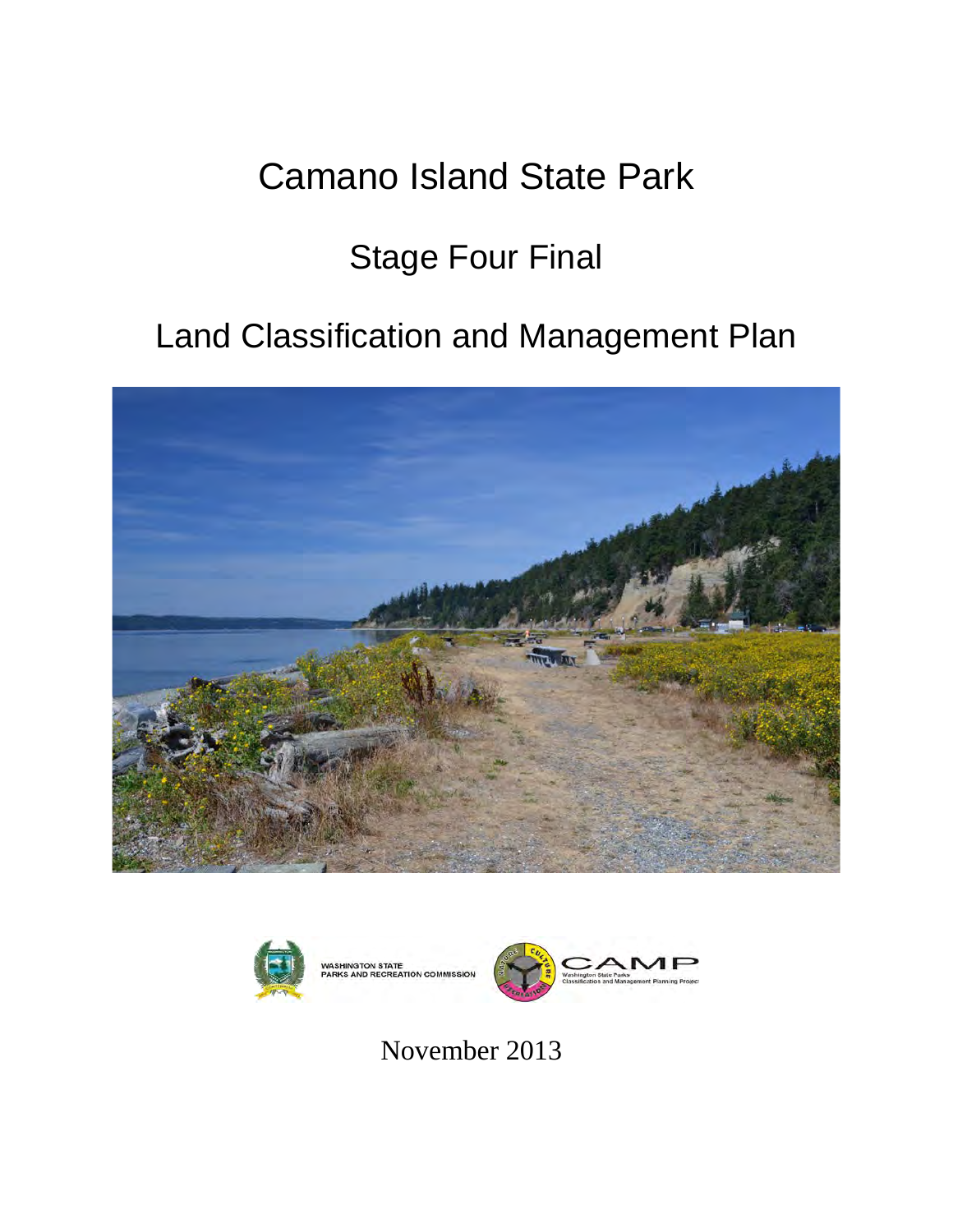# **Table of Contents**

# **Camano Island State Park Recreational, Natural**

## **And Cultural Resources**

| Natural Resources Inventory and Geological Conditions10                             |  |
|-------------------------------------------------------------------------------------|--|
|                                                                                     |  |
|                                                                                     |  |
|                                                                                     |  |
|                                                                                     |  |
|                                                                                     |  |
|                                                                                     |  |
|                                                                                     |  |
|                                                                                     |  |
| <b>Appendices</b><br>Appendix B: Camano Island State Park – Land Classification and |  |
|                                                                                     |  |
|                                                                                     |  |
|                                                                                     |  |
| Appendix D: Phase 2 CAMP Public meeting Comments35                                  |  |
| Appendix E: Phase 3 Preliminary Recommendations Report                              |  |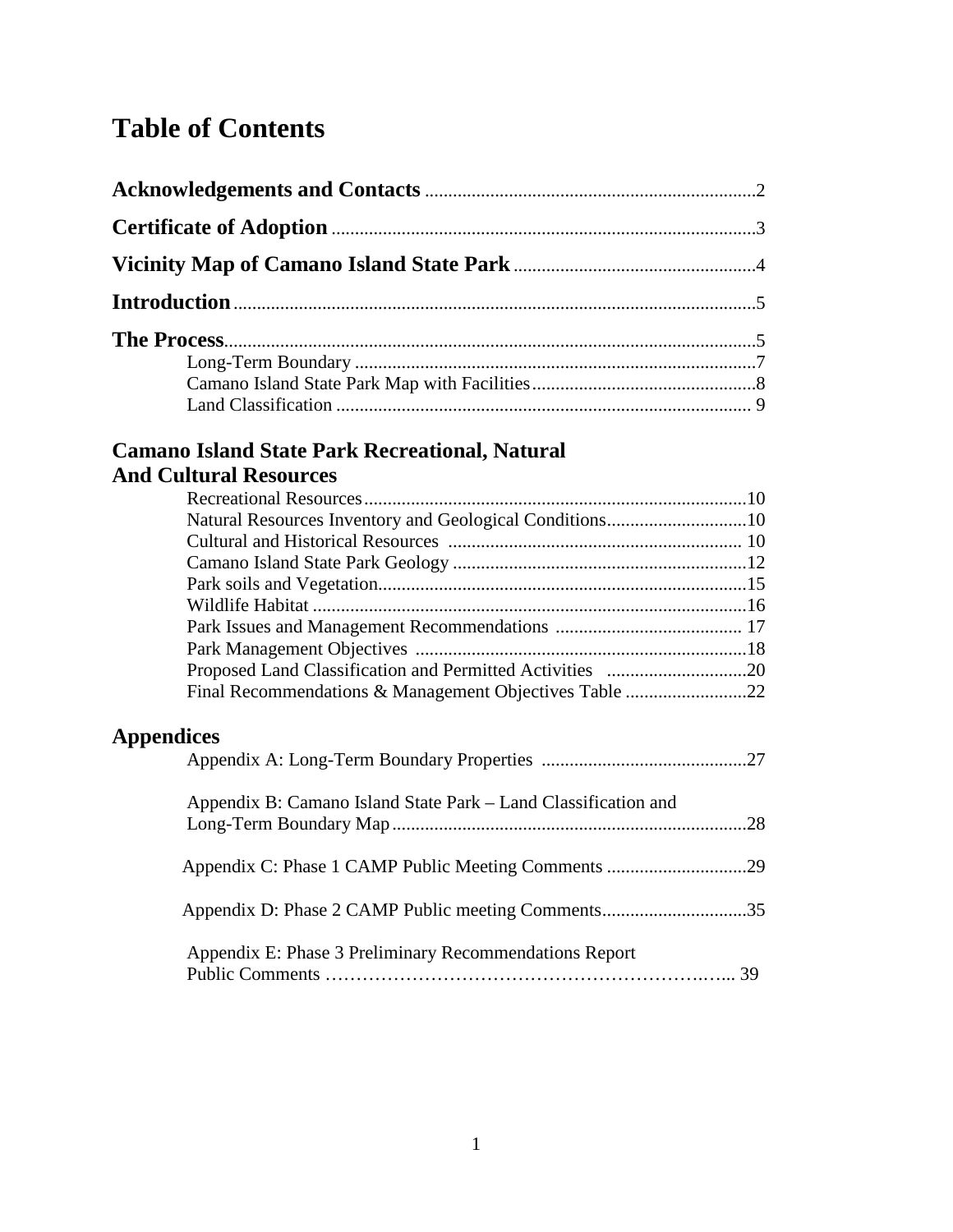## ACKNOWLEDGMENTS AND CONTACTS

The Washington State Parks and Recreation Commission gratefully acknowledges the many stakeholders who live and recreate on Camano Island, Friends of Camano Island Parks, and the Washington State Parks staff who participated in public meetings, reviewed materials, and made this a better plan because of it.

Plan Author Christine B. Parsons, AICP Project Planner & Facilitator

Camano Island State Park Management Planning Team Eric Watilo, NW Field Operations Manager Tom Riggs, Camano Island Park Manager Jeff Wheeler, Area Park Manager Derek Gustafson, NW Park Planner Andrew Fielding, NW Park Steward Dan Meatte, State Park Archeologist

Washington State Park and Recreation Commission 111 Israel Road SW, P.O. Box 42650, Olympia, WA 98504-2650 Telephone (360) 902-8500 Fax: (360) 753-1594 TDD: (360) 664-3133

Washington State Parks and Recreation Commissioners Rodger Schmitt, Chair Lucinda S. Whaley, Vice Chair Patricia T. Lantz, Secretary Mark O. Brown Steve S. Milner Joe Taller Don Hoch, Director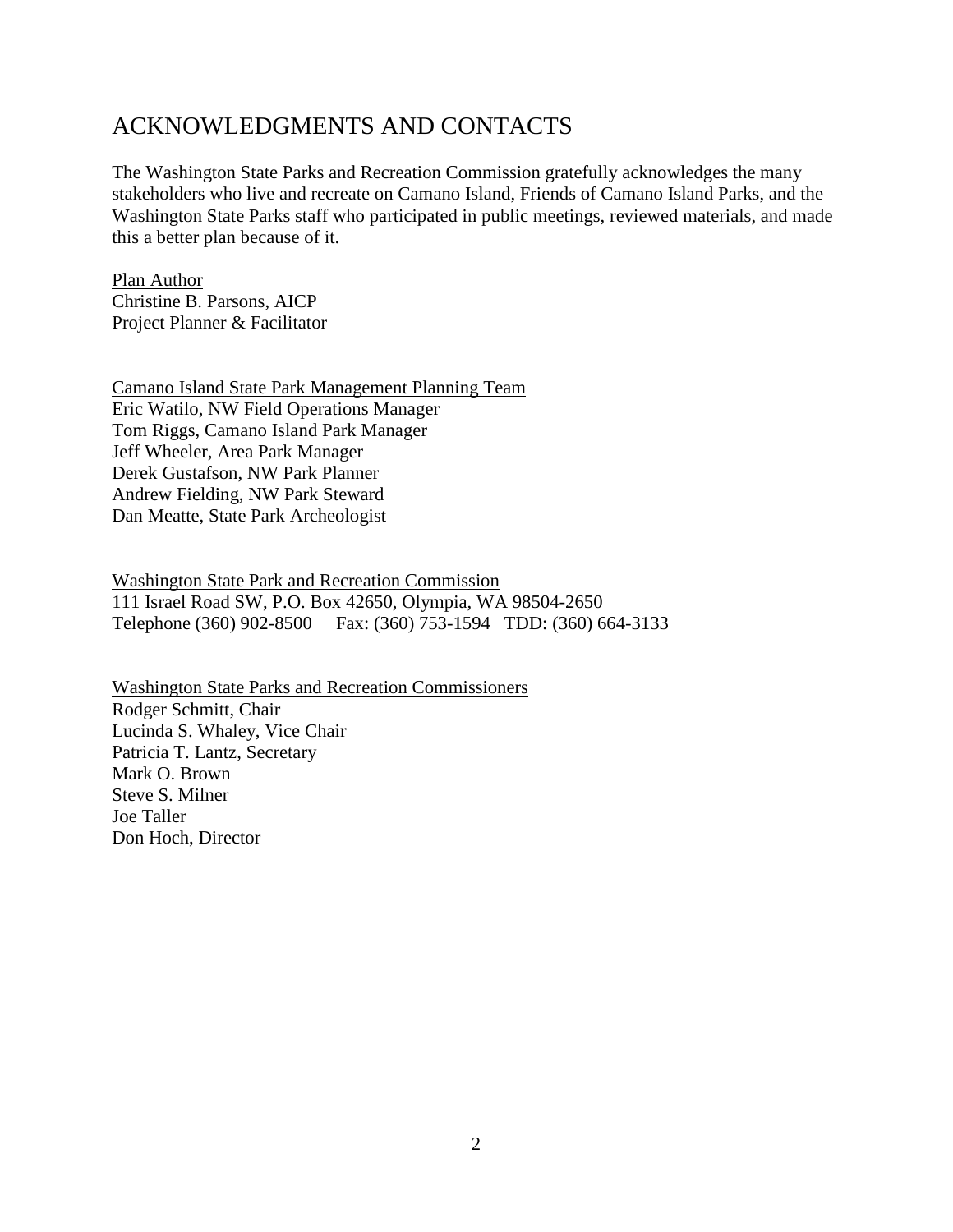# **CERTIFICATE OF ADOPTION**

The signatures below certify the adoption of this management document by the Washington State Parks for the continued management of Camano Island State Park. The Washington State Parks and Recreation Commission adoption of Camano Island State Park's Land Classification and Long-Term Boundary occurred at the Commission's November 14, 2013 Commission meeting, held at Gig Harbor City Hall.

Camano Island State Park Ranger

Camano Island State Park Area Manager

Northwest Region Operation Manager

Assistant Director, Operations

Director

 $\frac{(17/2014)}{200}$ 

Date

Date

Date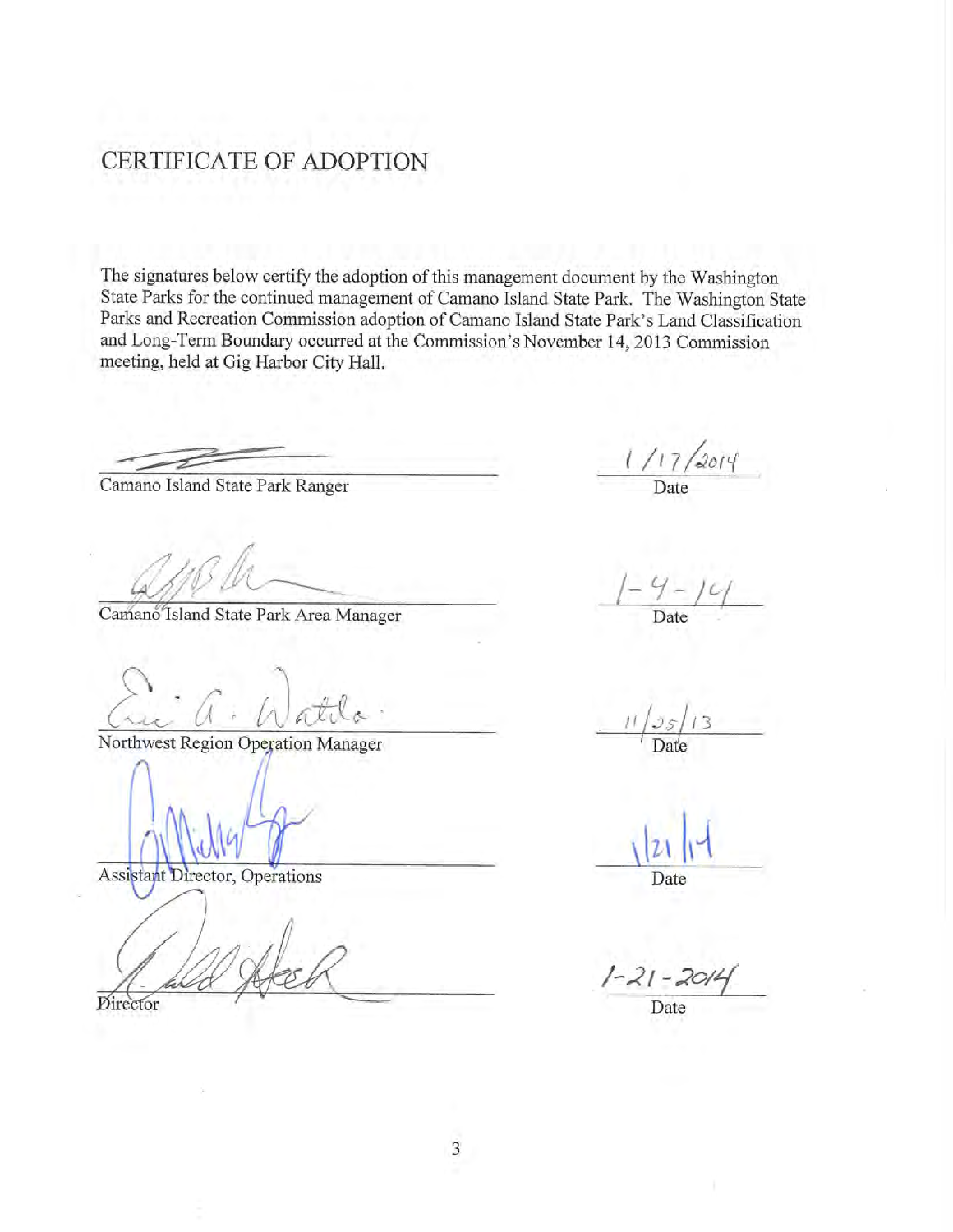

# **Vicinity map of Camano Island State Park**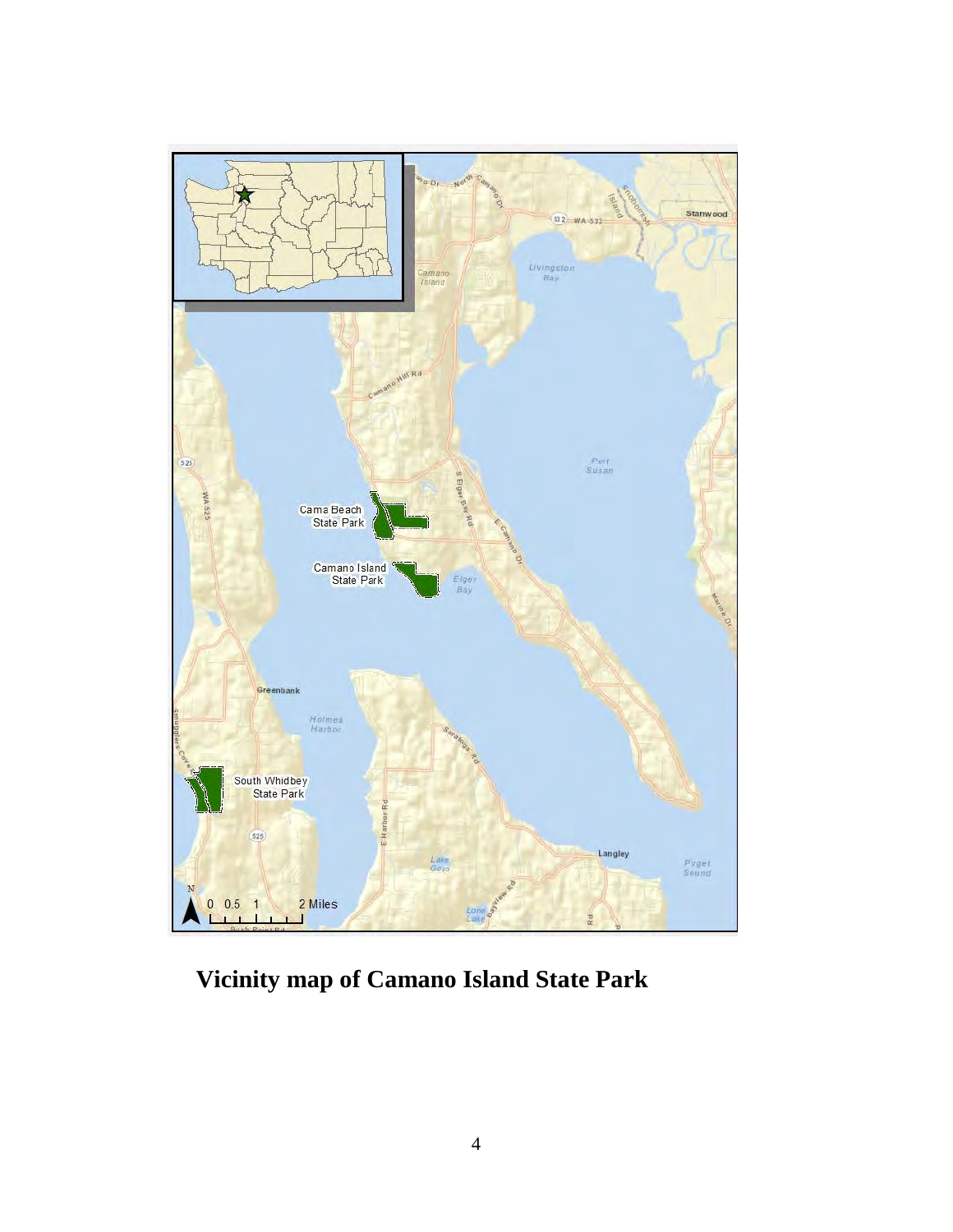# **Introduction**

The Washington State Parks and Recreation Commission (Commission) manages a diverse system of 117 parks located throughout the state. In order to establish park land uses consistent with the agency's mission and to continuing to provide memorable recreational opportunities to the public, Washington State Parks reaches out to the public to help us determine how park lands should be protected and used in the future.

This report represents the final recommendations that will be presented to the Parks Commission from a four-stage public community planning process to help us to develop a Classification and Management Plan (CAMP) for Camano Island State Park.

Through our CAMP process we have worked hard to listen and maximize outreach to park users and surrounding community members by:

- Sending approximately 600 e-mails and mailing post cards to park users, park neighbors and interested parties.
- Distributing a news release to local newspapers and outreach to publications.

Two public workshops were held at the Cama Center during the first two planning stages in order to provide information about the CAMP process and specific information about Camano Island State Park and it existing and future potential land uses. After each meeting a public comment period was extended for a month to allow for additional comments to be received about the planning process and future ideas for the park. Each comment was documented and helped to inform the planning process. Over 100 comments have been received and summarized in tables found in Appendices C, D and E.

The Planning Team for this work was instrumental in providing their knowledge and guidance throughout the planning process. Members of the team include: Christine Parsons, AICP, Project Manager; Eric Watilo, Northwest Region Manager; Derek Gustafson, Parks Planner; Tom Riggs, Camano Island Park Ranger; Jeffrey Wheeler, Cama Beach Park Ranger; Andrew Fielding, Environmental Planner; and Daniel Meatte, Cultural Resources Specialist. We want to thank the public for providing their comments on the preliminary recommendations from earlier drafts and for sharing their ideas, concerns and vision for the future of this special State Park. This park area is well loved by all and with this management plan it will be around for family fun and hours of solitude experiences with nature for many years to come.

## **The Process**

The CAMP planning process involves four sequential stages and people were encouraged to participate in all stages. The process reflects the standards set out in the State Environmental Policy Act (SEPA) and information collected through the planning effort was used to satisfy SEPA requirements.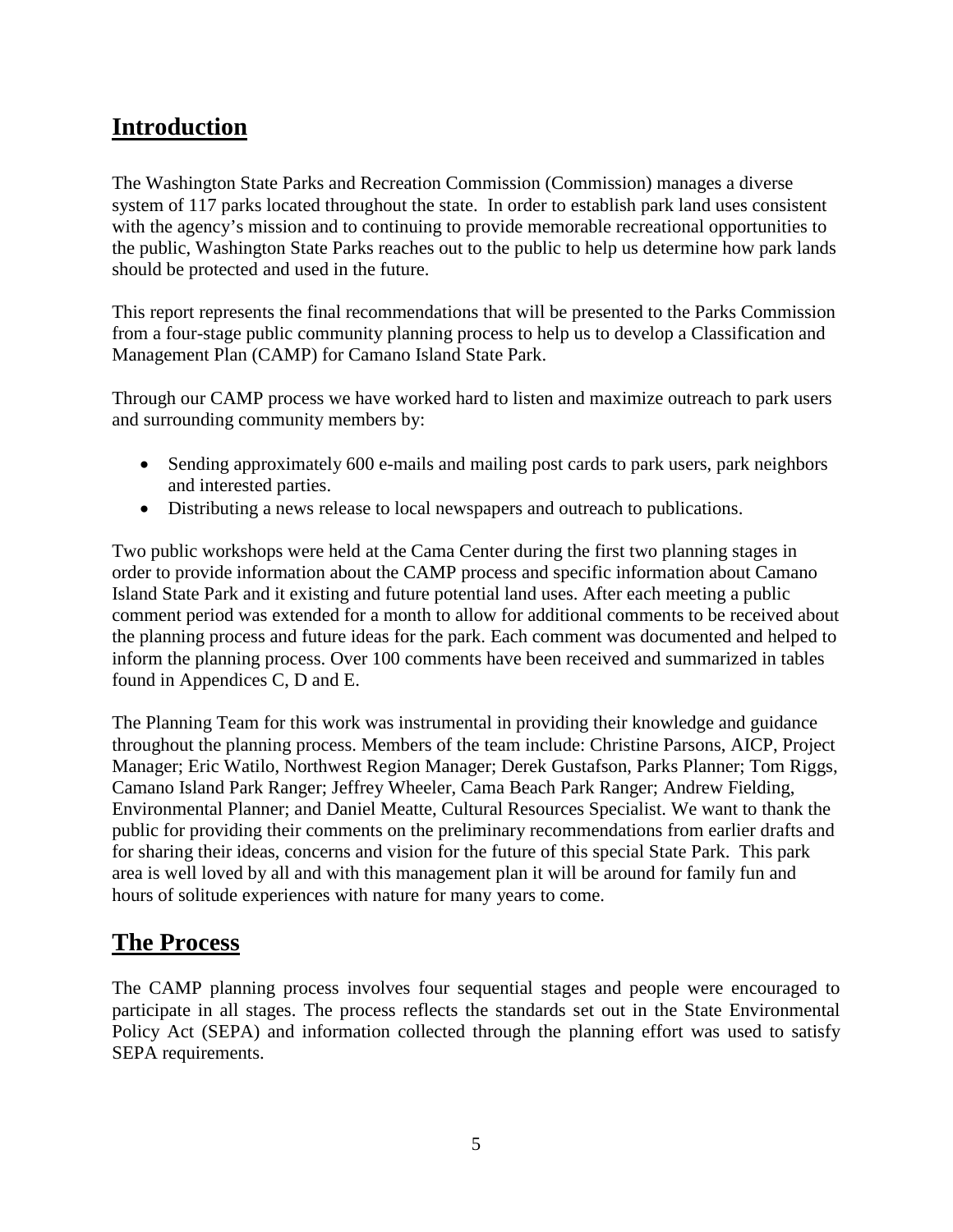#### **Stage One – Identify issues and concerns**

The purpose of this stage is to understand what is important to the park community and customer, what to change or save in these State Parks. This helps get a sense of the range and type of issues that need to be considered through the planning process.

Public workshop was held from 6:00 PM- 8:00 PM on November 15, 2012 at the Cama Center, 1880 SW Camano Drive, Camano Island, WA. Public comment was extended until December 31, 2012. The workshop goal was to identify issues to resolve in the planning process.

#### **Stage Two – Exploring alternative approaches**

At this stage, the planning team suggests potential alternative approaches to address the various issues and concerns raised by people in stage one. No preferred alternative is established; rather this is an opportunity to examine and understand the range of possibilities.

A public workshop was held from 6:00 PM - 8:00 PM on April 18, 2013 at the Cama Center, 1880 SW Camano Drive, Camano Island, WA. Public comment was extended until May 20, 2013. The workshop goals were to present alternatives approaches to resolve natural resource issues and potential future recreational activities identified at the previous workshop and receive public comment.

#### **Stage Three – Preparing preliminary recommendations**

The best ideas from the alternative approaches developed in stage two are combined into a preliminary plan in this stage. The plan includes recommendations for use and development of land, changes to property boundaries, and ways to address issues that rose during the process. Another important document completed at this stage is the SEPA checklist that describes environmental impacts of the recommendations.

The Stage Three public comment was extended until August 30, 2013 to allow for input as we prepared the final recommendations and management plan elements.

#### **Stage Four – Preparing final recommendations**

At stage four, final adjustments were made to recommendations and are to be submitted to the Parks and Recreation Commission for their approval. The public is encouraged to attend the Commission meeting and provide testimony or to provide written comment. This meeting is tentatively scheduled for November 14, 2013 at Gig Harbor City Hall. Please vvisit the planning website for any updates to this schedule.

Planning Project website:<http://www.parks.wa.gov/plans/camanoIsland/>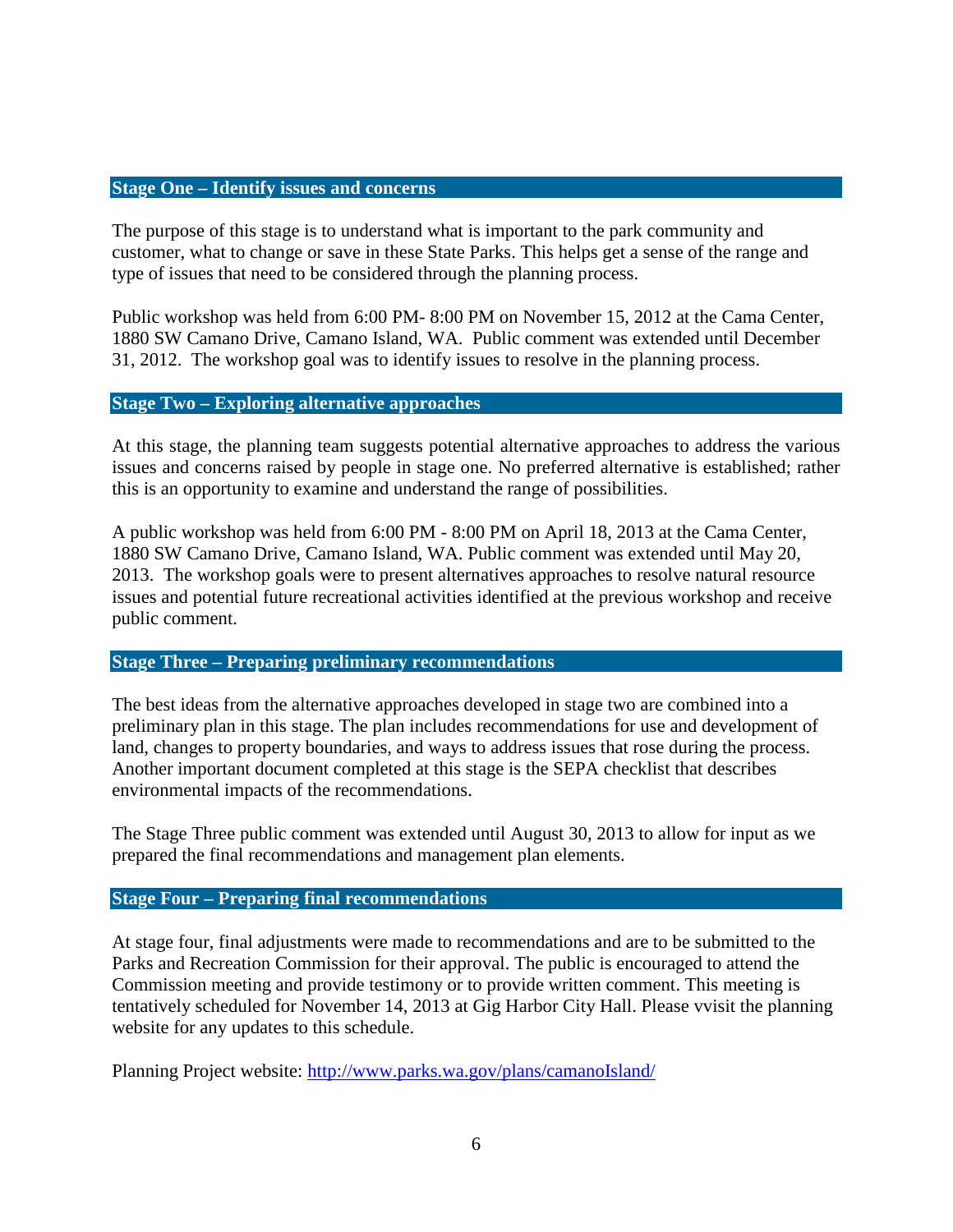# **Long-Term Park Boundary**

One of the products of the CAMP is a long-term boundary for each State Park. The purpose of a long-term boundary is to take a big picture look at what lands, independent of ownership, might advance the conservation and recreation mission of the park. The planning team considers whether an adjoining property would make a good addition. It also considers whether agencyowned property should be retained or be considered surplus to park needs.

Including privately owned property in a long-term boundary gives State Parks' staff the authority to have discussions that might lead to land transactions. If the landowner is not interested, then it is unlikely those land transactions will ever occur. Sometimes, when property changes hands, the new owner is more interested and transactions can take place. Being in a State Park long-term boundary gives property owners one more option when planning for their property.

If the land owner is interested and the property is within a long-term boundary, there are actions available besides land purchase. Amongst those actions might be one or a combination of the following:

- Seek to formalize an agreement to advance a shared property management goal, such as screening of houses to protect privacy.
- Help establish a conservation easement to protect features that are important to the park visitor's experience and to the landowners' privacy. Conservation easements can decrease a property owner's taxes.
- Accept a donation of all or part of a landowner's property. About 40 percent of the current Washington State Park system is made up of donated properties. Sometimes, this can be of benefit to a person's estate and create a lasting legacy.
- Consider exchanging agency-owned property for private property, either in the area or somewhere else in the state.

Altogether a total of eight land parcels were initially identified and the affected landowners were notified in writing about their identified undeveloped parcels contiguous to Camano Island State Park. One parcel was removed from consideration because of the lack of proximity of the parcel to existing park property. State Parks received a positive response from half of the identified landowners.

The final long-term property parcels were chosen for their connectivity with park property and for their ecological and future potential recreational values. There is a desire to extend park trails in the future to these areas, but no new camping or facilities are identified for development on a majority of these properties. The properties provide an important visual buffer between the park and future residential development and would continue to provide important drainage protection from future impervious land development. Appendix A provides a map of the proposed LTB properties totaling 68 acres.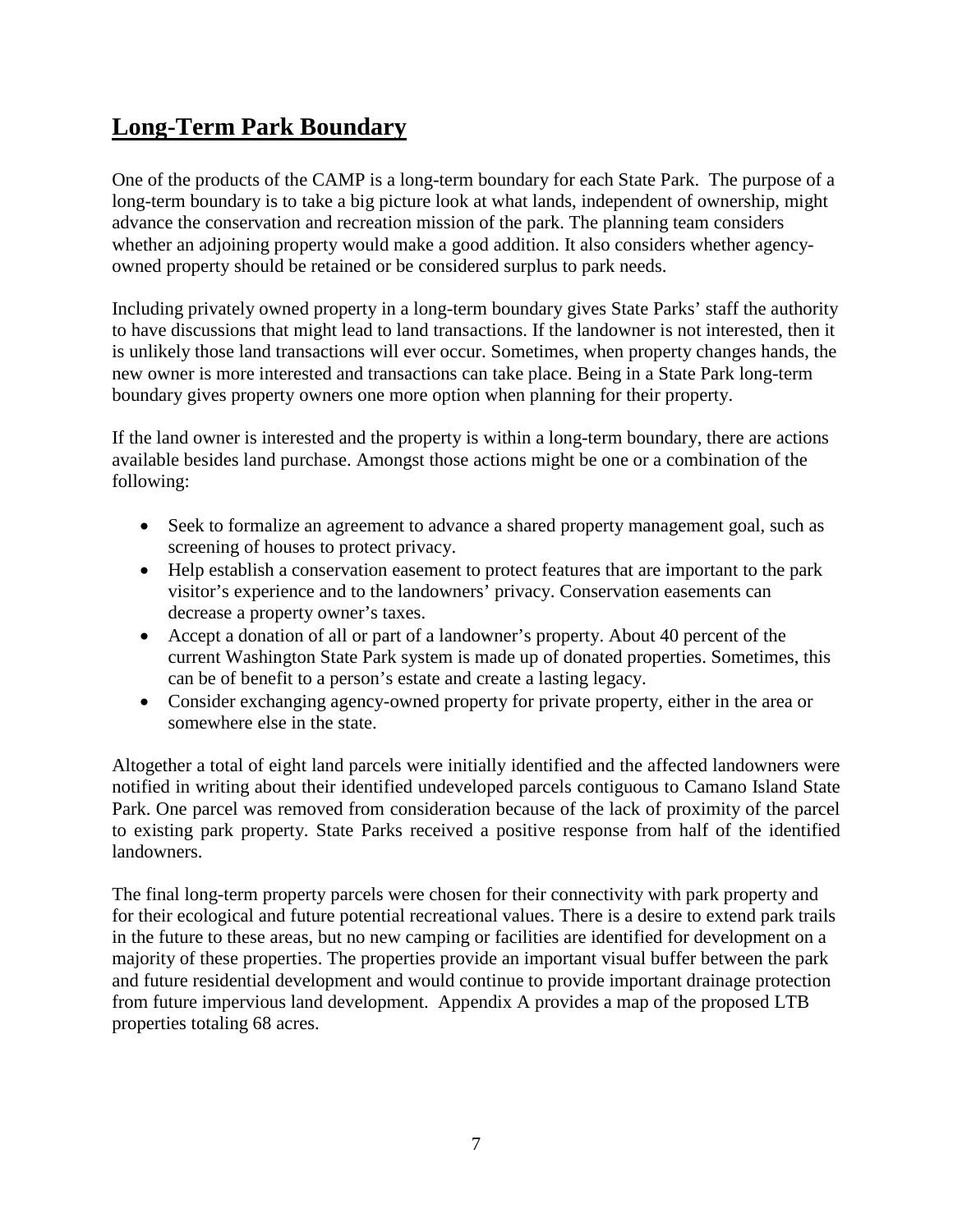

Camano Island State Park boundaries and facilities (outlined in white border) total acres of land and 50 acres of water area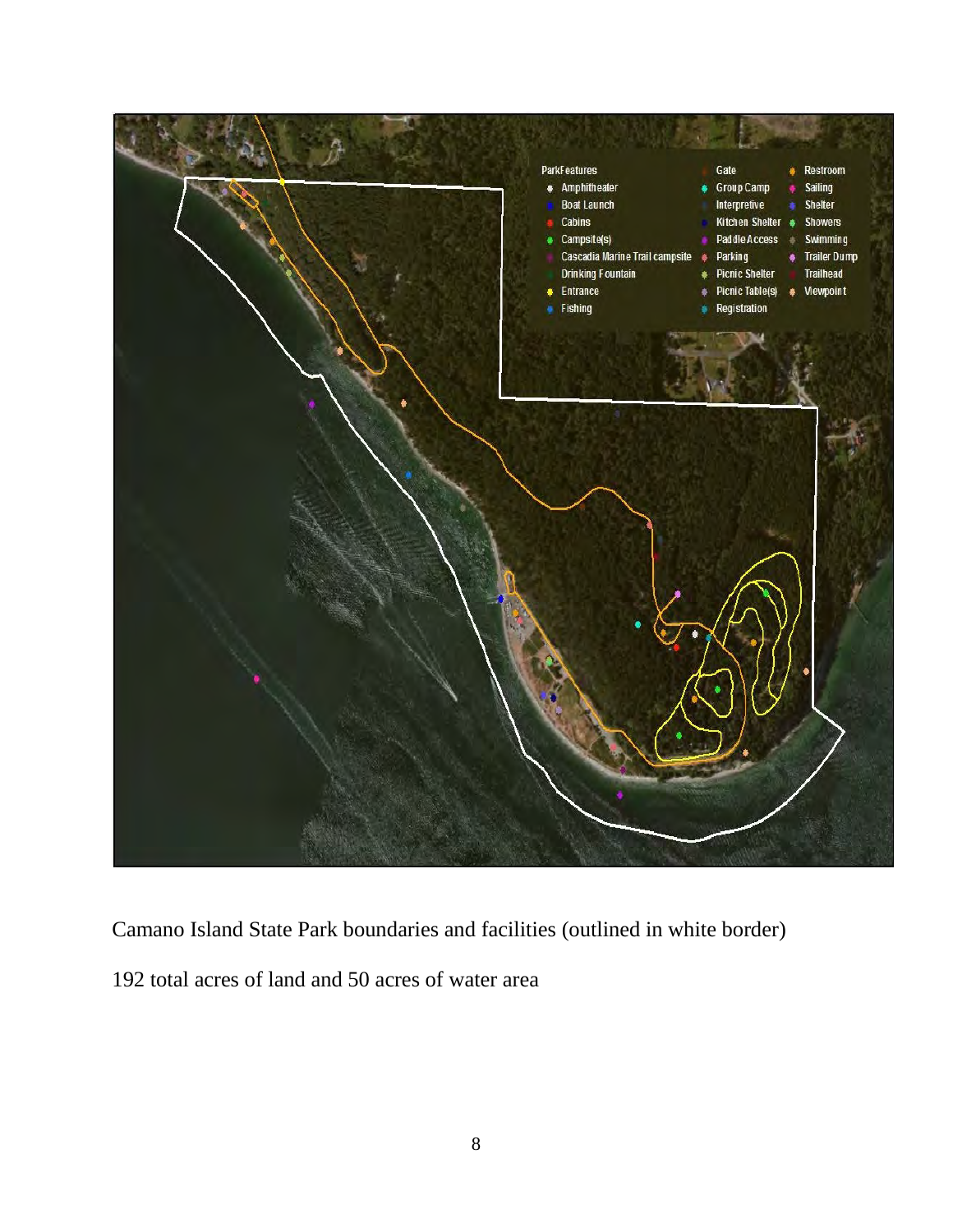# **Land Classification**

Another CAMP product is land classification. Land classification is used by staff to determine what kinds of uses and activities are suitable for different parts of the State Park. Land classifications are regulated by WAC 352-16-020, which reads:

State Park areas are of state-wide natural, cultural, and/or recreational significance and/or outstanding scenic beauty. They provide varied facilities serving low-intensity, medium intensity, and high intensity outdoor recreation activities, areas reserved for preservation, scientific research, education, public assembly, and/or environmental interpretation, and support facilities. They may be classified in whole or part as follows:

- (1) **Recreational areas** are suited and/or developed for high-intensity outdoor recreational use, conference, cultural and/or educational centers, or other uses serving large numbers of people.
- (2) **Resource recreation areas** are suited and/or developed for natural and/or cultural resourcebased medium-intensity and low-intensity outdoor recreational use.
- (3) **Natural areas** are designated for preservation, restoration, and interpretation of natural processes and/or features of significant ecological, geological or paleontological value while providing for low-intensity outdoor recreation activities as subordinate uses.
- (4) **Heritage areas** are designated for preservation, restoration, and interpretation of unique or unusual archaeological, historical, scientific, and/or cultural features, and traditional cultural properties, which are of state-wide or national significance.
- (5) **Natural forest areas** are designated for preservation, restoration, and interpretation of natural forest processes while providing for low-intensity outdoor recreation activities as subordinate uses, and which contain:
	- (a) Old-growth forest communities that have developed for one hundred fifty years or longer and have the following structural characteristics: Large old-growth trees, large snags, large logs on land, and large logs in streams; or
	- (b) Mature forest communities that have developed for ninety years or longer; or
	- (c) Unusual forest communities and/or interrelated vegetative communities of significant ecological value.
- (6) **Natural area preserves** are designated for preservation of rare or vanishing flora, fauna, geological, natural historical or similar features of scientific or educational value and which are registered and committed as a natural area preserve through a cooperative agreement with an appropriate natural resource agency pursuant to chapter 79.70 RCW and chapter 332-60 WAC.

Additional information about land classification types, including activities allowed under each may be found on the State Parks web page or Washington Administrative Code (WAC) 352-16- 020 Land classification system.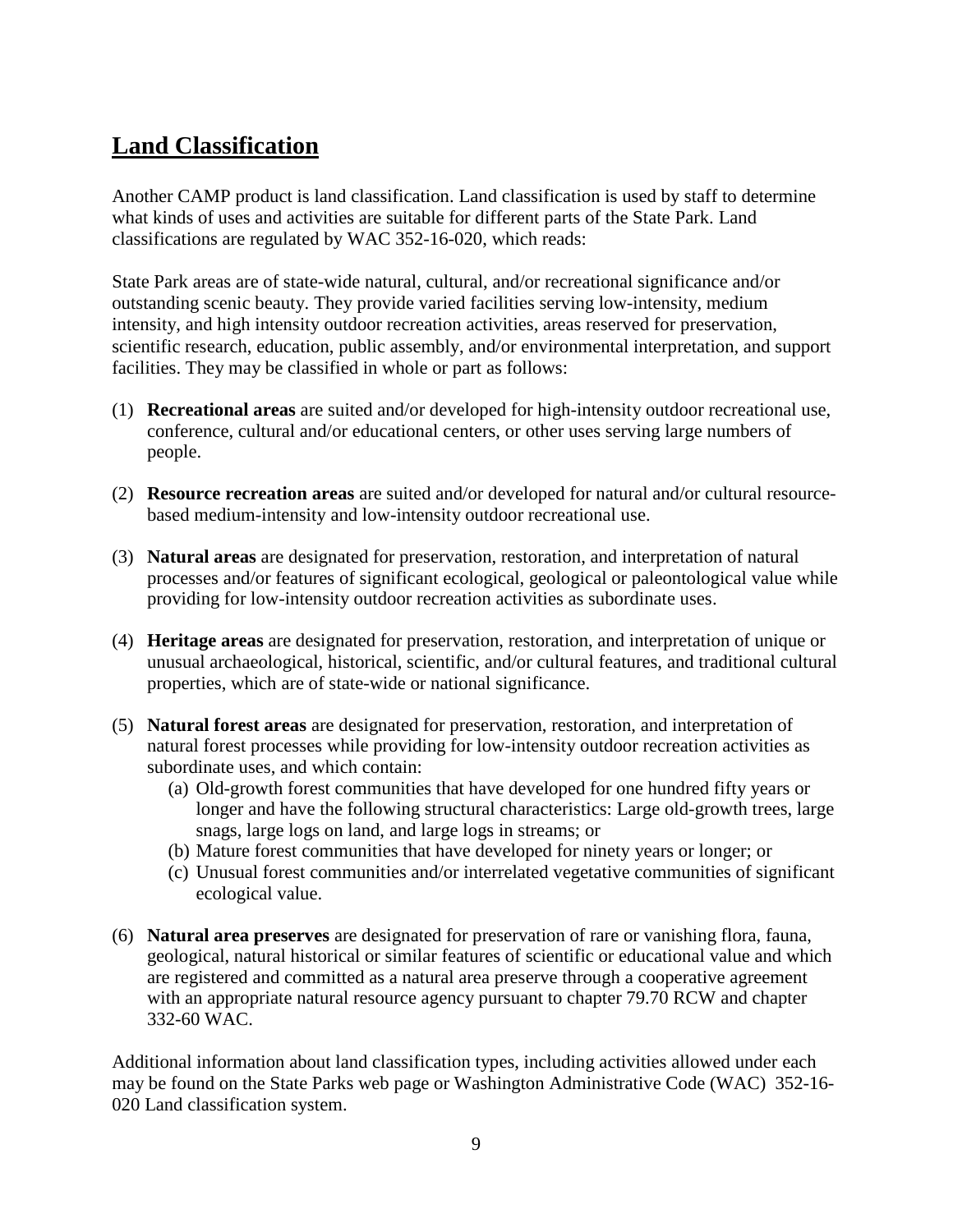# **Camano Island State Park Recreational, Natural and Cultural Resources**

#### **Recreational Resources**

Camano Island State Park receives over 230,000 visitors a year to its popular beaches, forested trails and camping areas. The public comments we received during the CAMP planning process recognize the natural beauty and feel of the park and a need to continue with this recreational theme.

The park currently features 88 standard campsites and no utility sites. The upper camping loop (sites 43-88) features pull-through sites that are better suited for RVs of up to 40 feet. The lower camping area offers 42 tent sites and some sites for RVs. All campsites are first come, first served and no reservation system is currently provided for campsites. There are two comfort stations with showers provided for the campsite occupants. Most of the current campers appreciate the first-come first-served arrangement for being able to plan a camping trip on short notice, but some people believe that the campsites should be placed on the reservation system, as the park is located in a remote area of the island and a camp ground reservation would be more reliable than reaching the park and finding the campground full.

There are five rustic cabins at Camano Island State Park located in a mature forest area. . Each cabin is 12-by-20 feet in size and furnished to sleep up to five people. Each cabin provides a fire ring, an upright pedestal grill, picnic table and an 8-foot covered porch. A comfort station with showers is located close by for the cabin visitors. Reservations are required for use of the cabins. Public comments suggest increasing the number of cabins in the future to increase visitation and revenue to the park.

One primitive campsite is reserved for water trail camping, located at the southern point of the Lowell Point park area. This is the first water trail campground that was developed for the Cascadia Marine Water Trail [\(http://www.wwta.org/trails/CMT/\)](http://www.wwta.org/trails/CMT/). Two hiker/biker camp sites are located near the campground.

There are over 6 miles of trails that are maintained through the stewardship activities of the Friends of Camano Island Parks (FOCIP) volunteers and park staff. This Friends group provides over 5,000 hours a year in volunteer efforts at the park.

The park offers two day use shelters, one of which can be reserved and an overnight group camp that accommodates a maximum of 100 people. The group camping area has a comfort station with showers. Fees vary with the size of the group and reservations are required by calling Cama Beach State Park.

The park is served by a 10,000 gallon reservoir. In addition, there is a maintenance shop, ranger housing and office. Current capital improvements planned for the park include the design and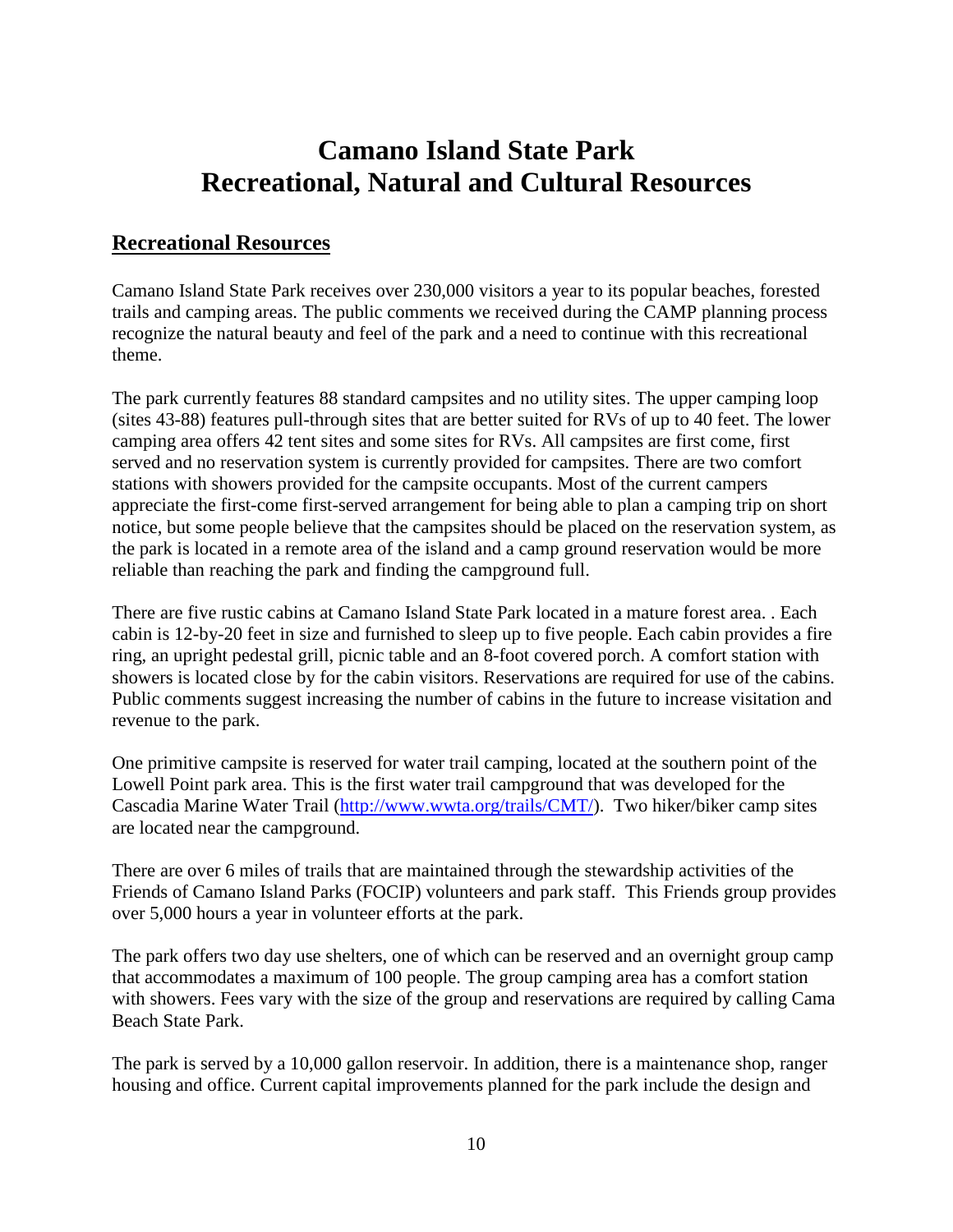permitting of a new comfort station/shower facility at Lowell Point and utility upgrades to the electrical and water systems.

The public helped to identify potential future expanded or new recreational opportunities for the park including the addition of more trails into expanded long-term boundary properties; additional camping including electrical service campsites; an off-leash dog walking park; a Frisbee Disc Golf Course; more picnic shelters; and the creation of a future scuba diving marine park if suitable diving conditions and interest allow. Additionally, it was suggested that more planned entertainment would help attract new visitors to the park.

These potential future recreational uses were identified in Stage One and presented during the Stage Two second public meeting for the public to respond. Stage One comments were received and summarized in Appendix C and Stage Two comments summarized in Appendix D. Generally, the public comments received during Stage Two supported existing park recreational uses with an emphasis on recreational activities that offer natural resource protection over new developed recreational opportunities, with the exception of adding additional cabins.

#### **Shellfish Harvesting**

When shellfish season is open there are hundreds of park visitors wanting to take advantage of the harvest. In the past problems have occurred from over-crowded parking and overharvesting of the shellfish resource. Public concern over the fragile beach environment and the detrimental impact of large crowds digging for shellfish, especially during low-tide was expressed by many people during Stage One. Currently, due to an unexplained die off of clams in the Port Susan/Saratoga Passage area, Washington State Parks, in cooperation with the Washington Department of Fish and Wildlife has closed clam harvesting until further notice. This is a temporary measure to assure recovery of the clam population and future recreational harvest.

#### **Natural & Cultural Resources Inventory and Geological Conditions**

In helping to determine the recommended land classifications for Camano Island State Park, we researched existing data about the park's natural resources and consulted with a professional Coastal Geologist to better understand the geology of the park. Park acreage was re-calculated using current geographic information survey maps. Originally thought to contain 134 acres of land, the actual land base for this park is 192 acres total.

#### **Camano Island Cultural and Historical Resources**

The park has an interesting history. Earliest inhabitants of these lands indicate the park lands were used for camping, fishing, and shellfish harvesting, primarily during the summer when seafood and berries were plentiful. This area is traditionally associated with Northern Lushootseed language speakers (Suttles and Land 1990:486). Lushootseed and Twana-speaking groups in the region are presently referred to as the Southern Coast Salish. Southern Coast Salish subsistence depended on vegetable foods and land game, as well as fish.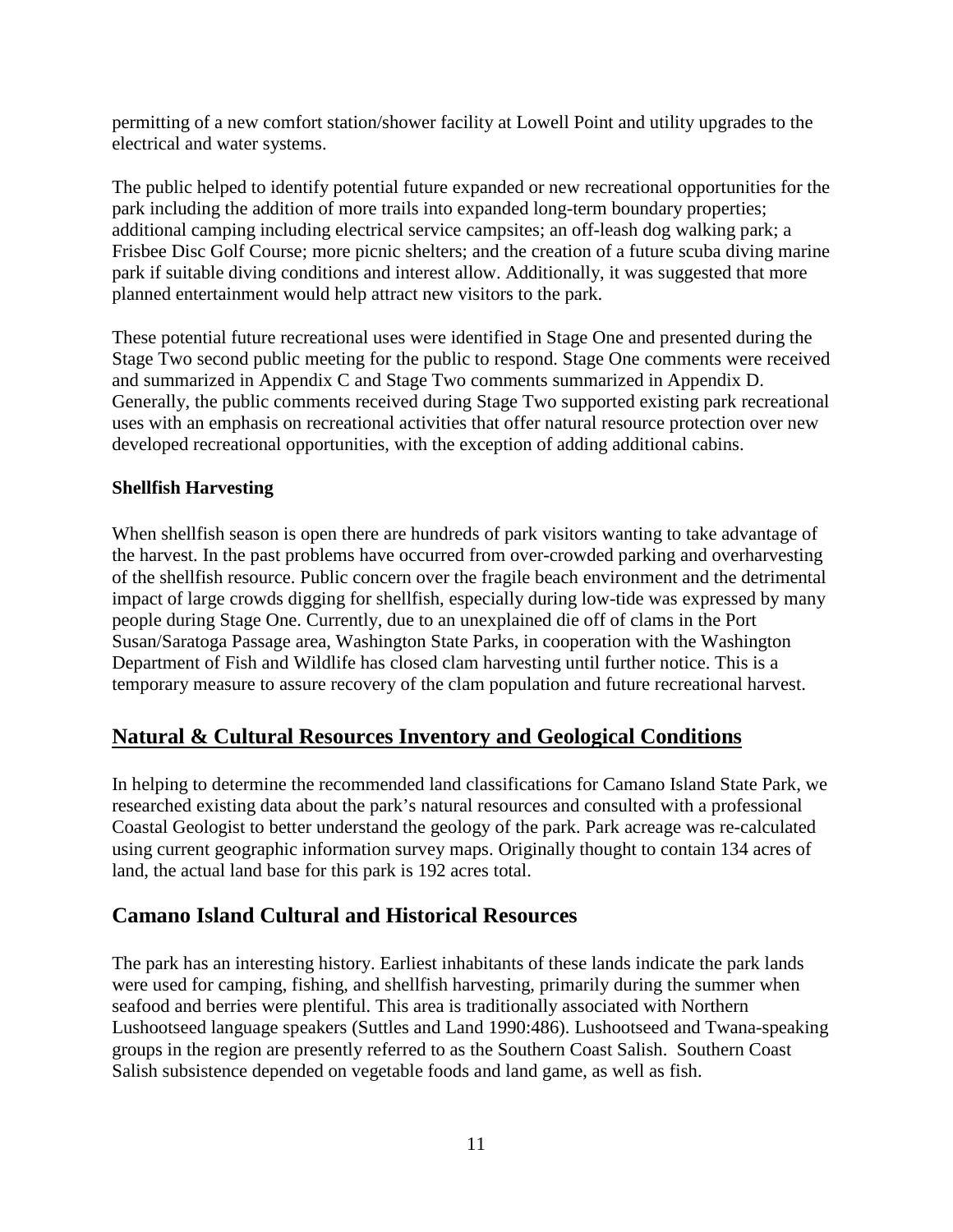One of the earliest historical maps shows "Point Lowell" in 1841 produced by the United States Exploring Expedition of 1838-1842, led by Charles Wilkes (1849). This expedition produced a number of important maps of Puget Sound and Lowell Point can be found on the Holmes Harbor map, which illustrates much of south Camano Island, Saratoga Passage and portions of south Whidbey Island.

A detailed aerial topographic map on file indicates the day-use area on Lowell Point still undeveloped in 1956. The contours shown on the map clearly delineate the footprint of a former marine lagoon as well as the entire lowland area where the boat ramp and parking exist today. Facilities were constructed on this lower bench area by 1966. This information supports the need to more fully evaluate the feasibility to construct a nearshore salt marsh habitat restoration project at this location. Much public support for this idea was expressed during both public meetings and in written comments from the public.

In July 1949, members of the South Camano Grange organized a "park improvement" project for the newly acquired Camano Island State Park. In an effort to win first prize in a national competition sponsored by the National Grange and Sears Roebuck Foundation, the Grange recruited nearly 900 volunteers to help develop this park in a single day in the North Beach area. In just a day and with an investment of \$575, they constructed a half mile of road, a mile and a half of scenic trails, fire lanes along part of the park border, provided clearing and parking of six acres and a quarter of a mile of waterfront development, the placement of rustic signage, small camp stoves and tables. Letters were sent from the Director of State Parks, Samuel J. Clarke and the Governor Arthur B. Langlie to Master Cecil Bruer and members of the South Camano Grange thanking them for their efforts.

# **Camano Island State Park Geology**

The geology of the park can be identified as three distinctive areas: the southern marine bluff, Lowell Point and the north day-use area. Hugh Shipman, a professional Coastal Geologist with the Washington Department of Ecology has been studying land formations on Camano Island for several years and provided the following observations:

## **Southern Marine Bluff**

This is an eroding marine bluff area and there is no data on what long-term erosion rates are. They may be slow, but not negligible. This is a classic "feeder bluff" which means that its natural erosion is an important source of sediment for beaches to the north, both in the park and ultimately, to the drift cell that extends along the northwest side of the island.

The road down to the beach and the boat ramp was cut into the top of this bluff, so it runs along its upper edge. Fortunately, the roadway is wide and there is also a wide shoulder, so small failures shouldn't jeopardize access, at least for a decade or two, but it could be sooner.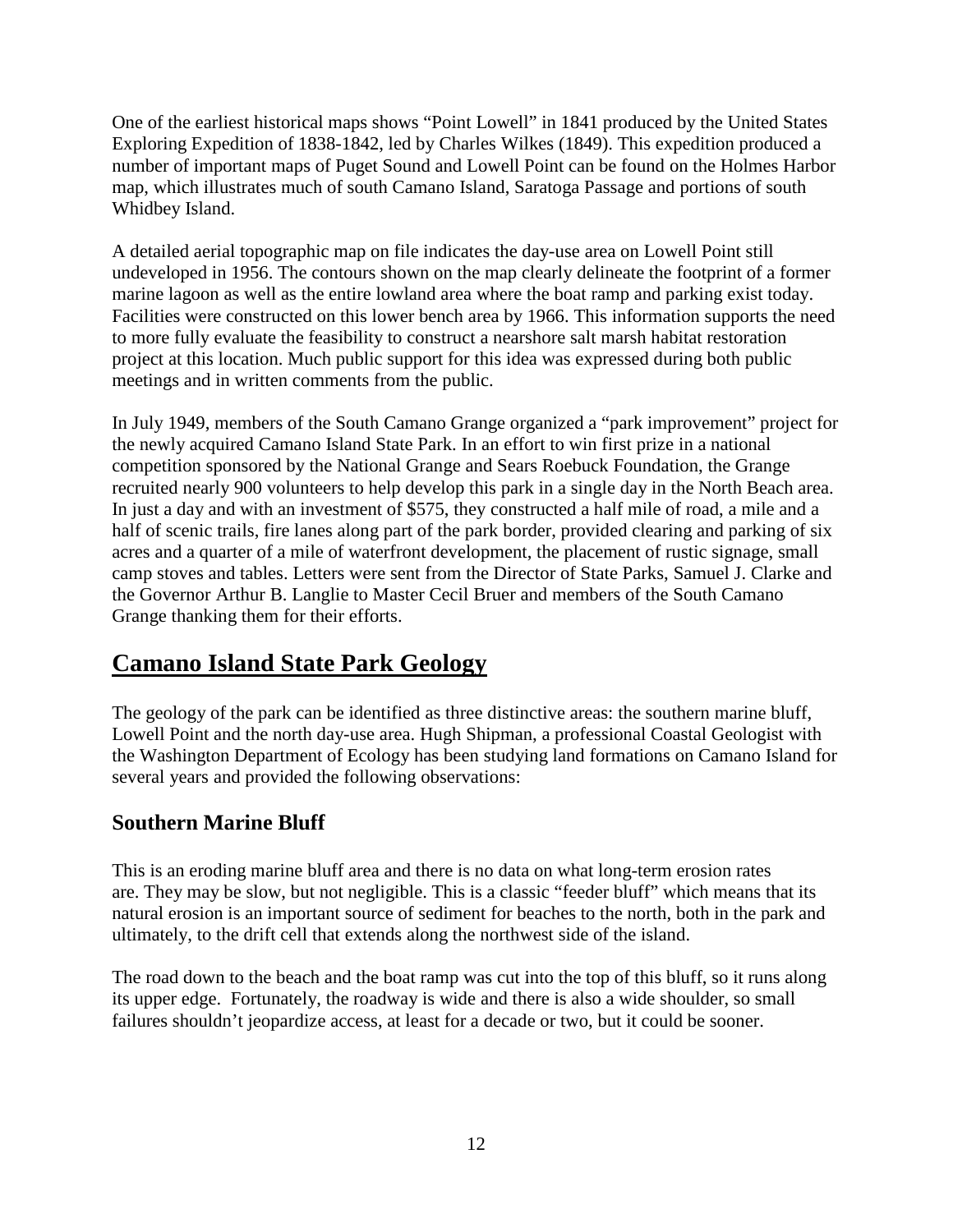

Marine bluff erosion, February 2010



Roadway at top edge of bluff, November 2012

## **Lowell Point**

The low area of Lowell Point began as a large wetland and/or lagoon behind a long curving spit. Because it is low-lying, portions are subject to flooding during unusually high tides. This area was very likely a tidal marsh and lagoon prior to development. There appears to have been a tidal inlet at the north end. The details aren't completely clear, but this is consistent with observations of the current landscape and with similar features around the Sound. This area has been identified by the Skagit Rivers System Cooperative for a potential area for habitat restoration project to help in the recovery of wild Skagit Chinook salmon populations.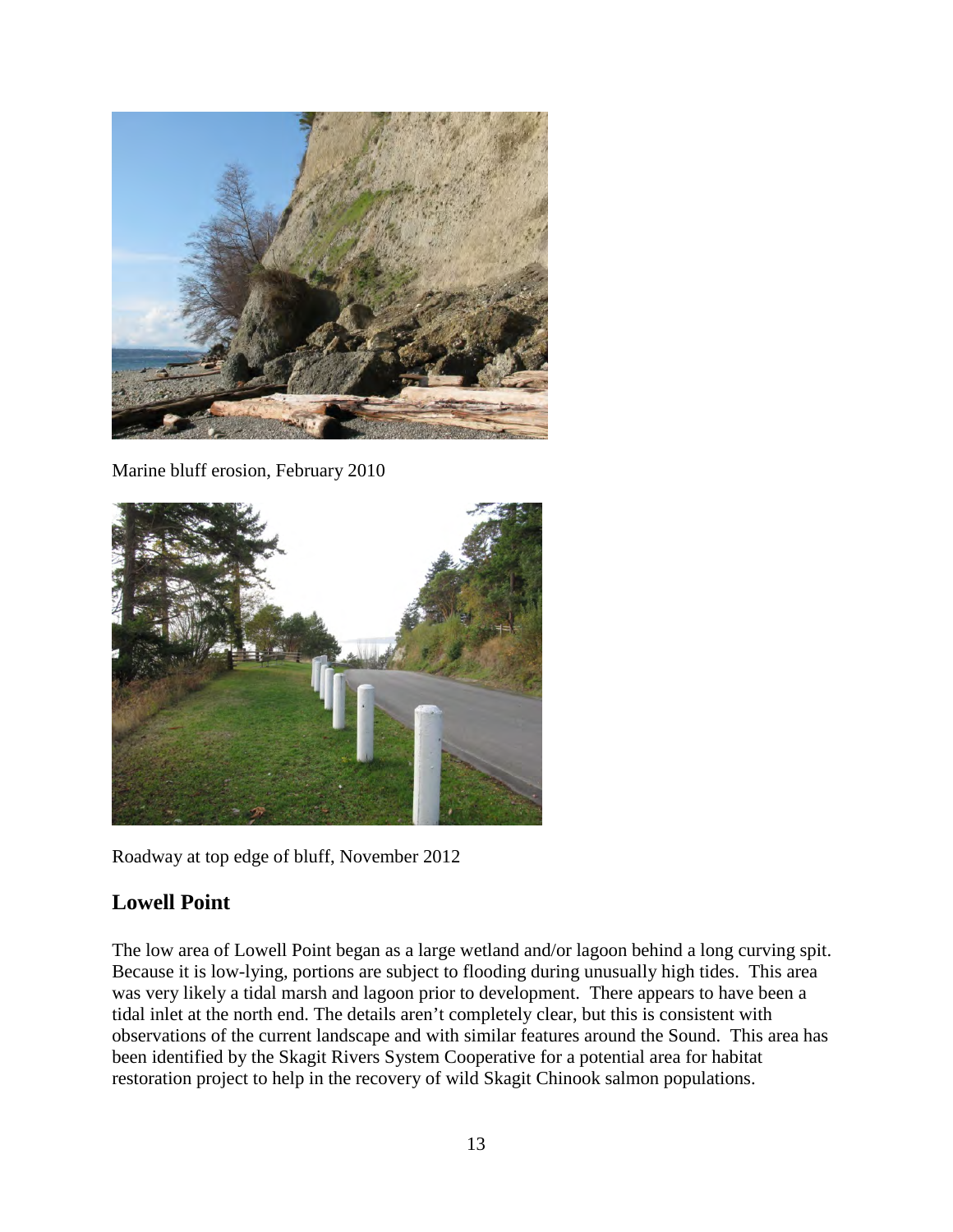The boat ramp is located at the more sheltered northern end. Because sediment transport on the beach is from south to north, sediment accumulates on the ramp and has to be removed by parks staff. This may become a bigger problem with time. In the future, there might be ways to modify the ramp in order to minimize the amount of maintenance or relocate the boat ramp and dock to another location if a redevelopment opportunity arises.



Lowell Point (spit, wetland, boat ramp)



Flooding of historic lagoon, February 2010

## **North Day-Use Area**

This portion of the site is located on an old deep-seated landslide. This explains the distinct bench on which the picnic area and the parking lot are located. It is not uncommon for portions of such sites to reactivate, particularly during unusually wet years.

One lane of the access road has been lost due to slide movement. In addition, portions of the parking lot have shifted over time. Additional movement can and should be expected. These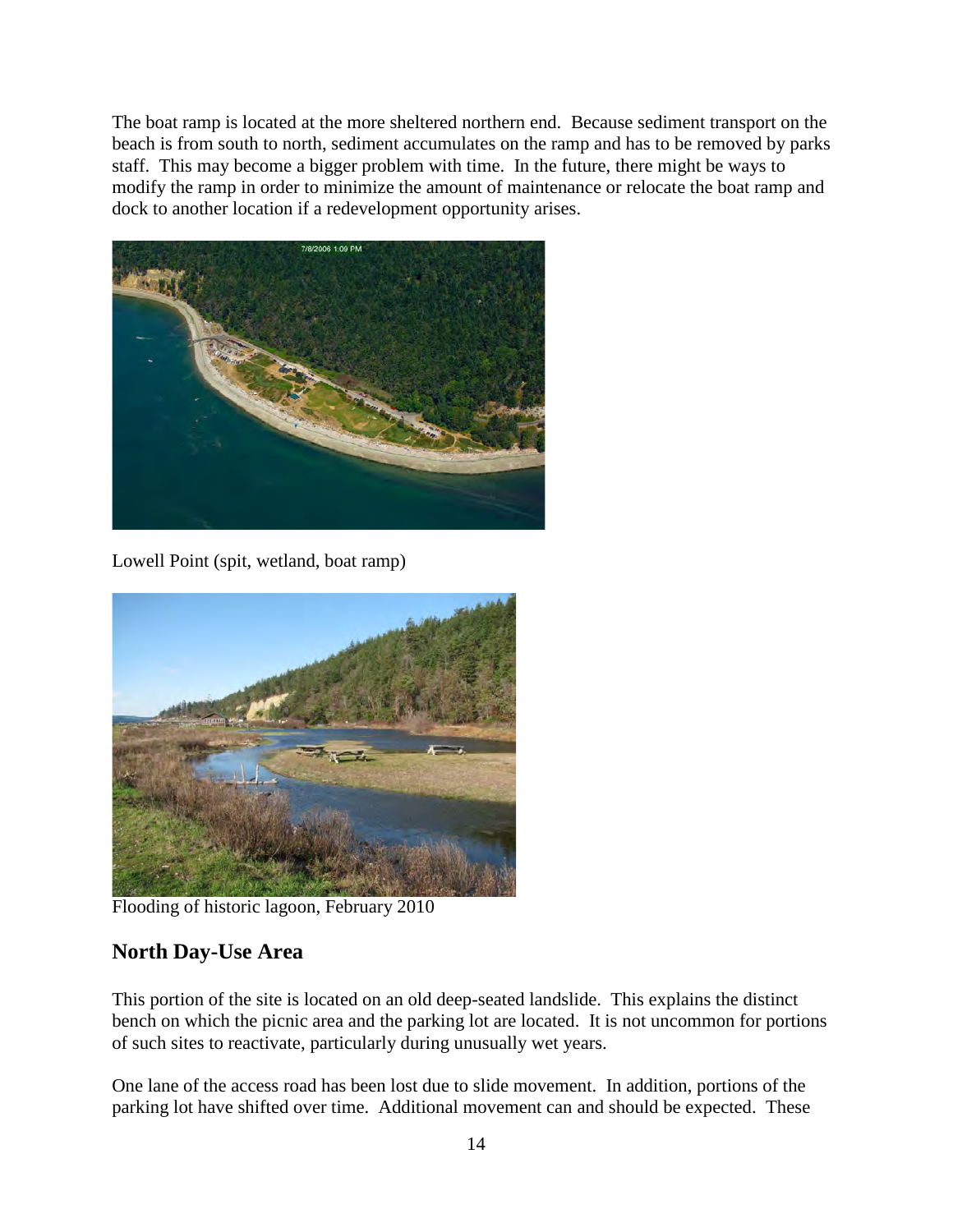slides are pretty susceptible to drainage problems and maintaining good drainage is also the most cost-effective way to prevent larger problems. One of the biggest challenges may be managing water coming from upslope or adjacent areas. The park should investigate all culverts draining into this area and replace broken culverts as needed. The lower bluff continues to erode, but the stair access appears to be in pretty good shape and the erosion doesn't pose any immediate threat to park development at this time.



Access road and slide, November 2012



Picnic area, November 2012

## **Park Soils and Vegetation**

Camano Island is the second largest of the five islands that comprise Island County. Situated near the northern end of Puget Sound in the Puget Trough Province, Camano Island extends in a north-south direction for approximately 24 km (15 mi) and measures about 11 km (7 mi) in maximum width. The island's primary landforms are undulating or rolling wooded upland, county soils are mostly developed in glacial drift. During the early twentieth century, soils were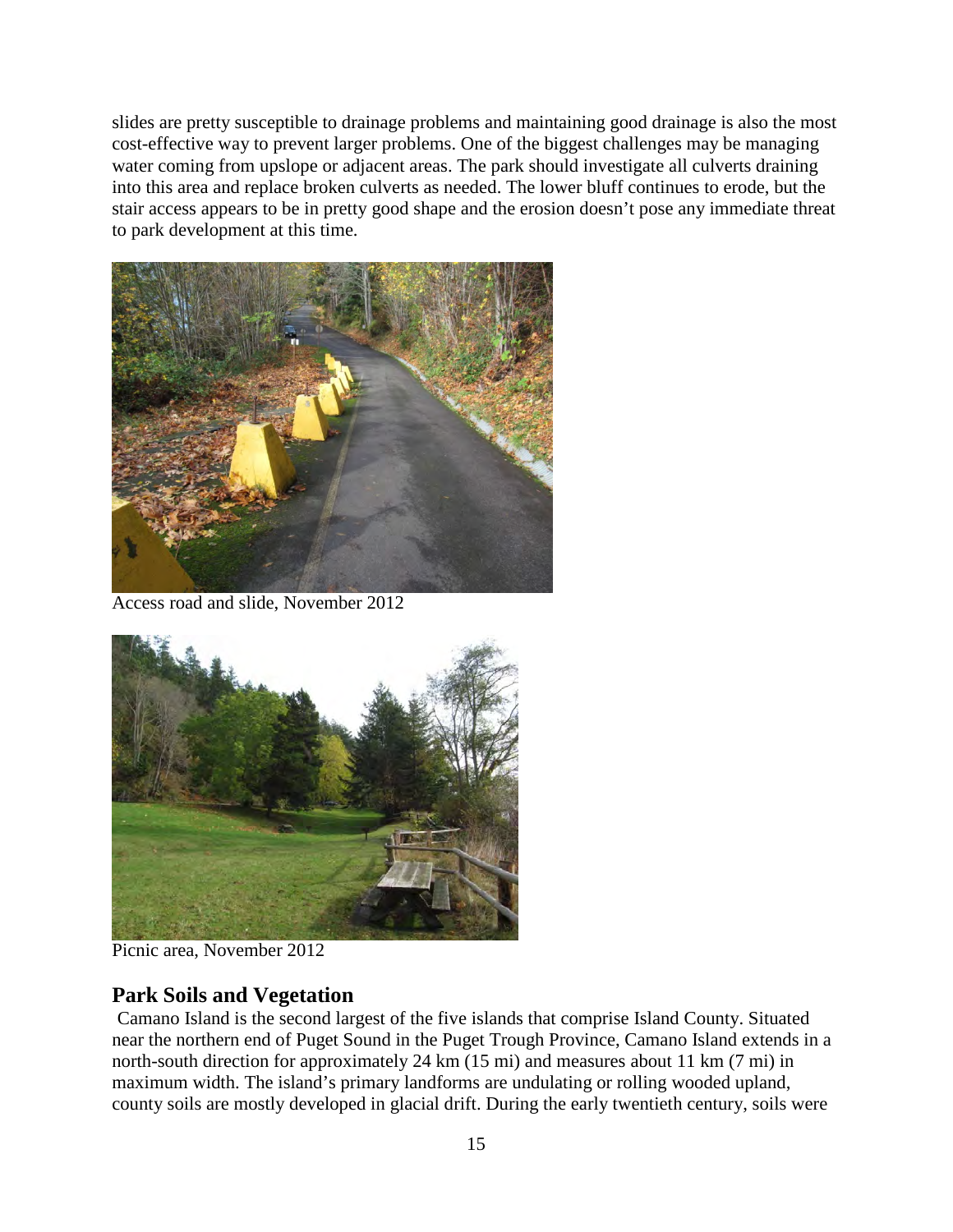identified as Miami stony sand (Carr and Mangum 1906: Soil Map). In the present day, sediment is designated Alderwood gravelly sandy loam, a hilly and moderately steep, well-drained soil underlain by cemented gravelly till (Ness et. Al. 1958: Map Sheet 8, Soil Legend).

A vegetation survey and report was completed in March 2009 for Camano Island State Park titled *Camano Island State Park Vegetation Survey Report* by URS. This vegetation survey provides an analysis of the plant communities in the park and delineates the approximate boundary of distinct plant associations, survey and document rare plant populations and survey noxious weed locations. As a result of this survey, a list of all 184 observed vascular plant species within the park was prepared. Based on the results of this survey, management recommendations include weed control and habitat restoration.

Large parts of Camano Island State Park have plant associations ranked high for their rarity and vegetation complexity. The Washington Natural Heritage Program uses a ranking system to facilitate a quick assessment of plant community rarity. Each ecosystem is assigned both a global (G) and state (S) rank on a scale of 1 (critically imperiled) to 5 (demonstrably widespread, abundant and secure). Camano Island State Park's forest has a general ranking of S2 (state imperiled) and G3 (globally vulnerable to extirpation or extinction). The most imperiled forest type is Douglas fir- western redcedar/salal- dwarf Oregon grape/ sword fern forest (status G1S1) and represents 11 percent of the forests in the park. Douglas-fir - Pacific Madrone / Salal forests received a G3S2 status (state imperiled) that represents 24 percent of the forested area. As a result of this survey and analysis, the currently undeveloped forest areas should be managed for preservation and non-intense recreational uses, such as passive-use hiking trails, where the forest acreage can be left intact and wildlife habitat preserved.

Several weed species are observed in Camano Island State Park, with those in undeveloped areas noted in the vegetation survey. Common weeds were viewed, including several species along trails and in developed areas of the park. It is recommended that those weeds be hand or mechanically pulled during regular trail maintenance. Weed species located in the forested area should be eradicated by hand and monitoring over time for future removal.

## **Wildlife Habitat**

The park supports a wide range of wildlife associated with a rocky beach, coastal bluff, and coniferous forest habitats. The value of this habitat relates to its connectivity to the wider landscape and as an ecosystem that has been reduced greatly by population expansion. The saltwater area around the park is known as a Gray Whale feeding location. Eelgrass meadows stabilize submerged tide flats and are known to be present off-shore, an important habitat for forage fish and all marine life.

## **Bald Eagle Nesting Issue**

The park has had a bald eagle management plan that they have used to help manage the public's use of the park during breeding season for several years that involved closing several campsites in the vicinity of a known nest. The eagles are currently nesting elsewhere in the park and park staff is monitoring these sites for any change in status.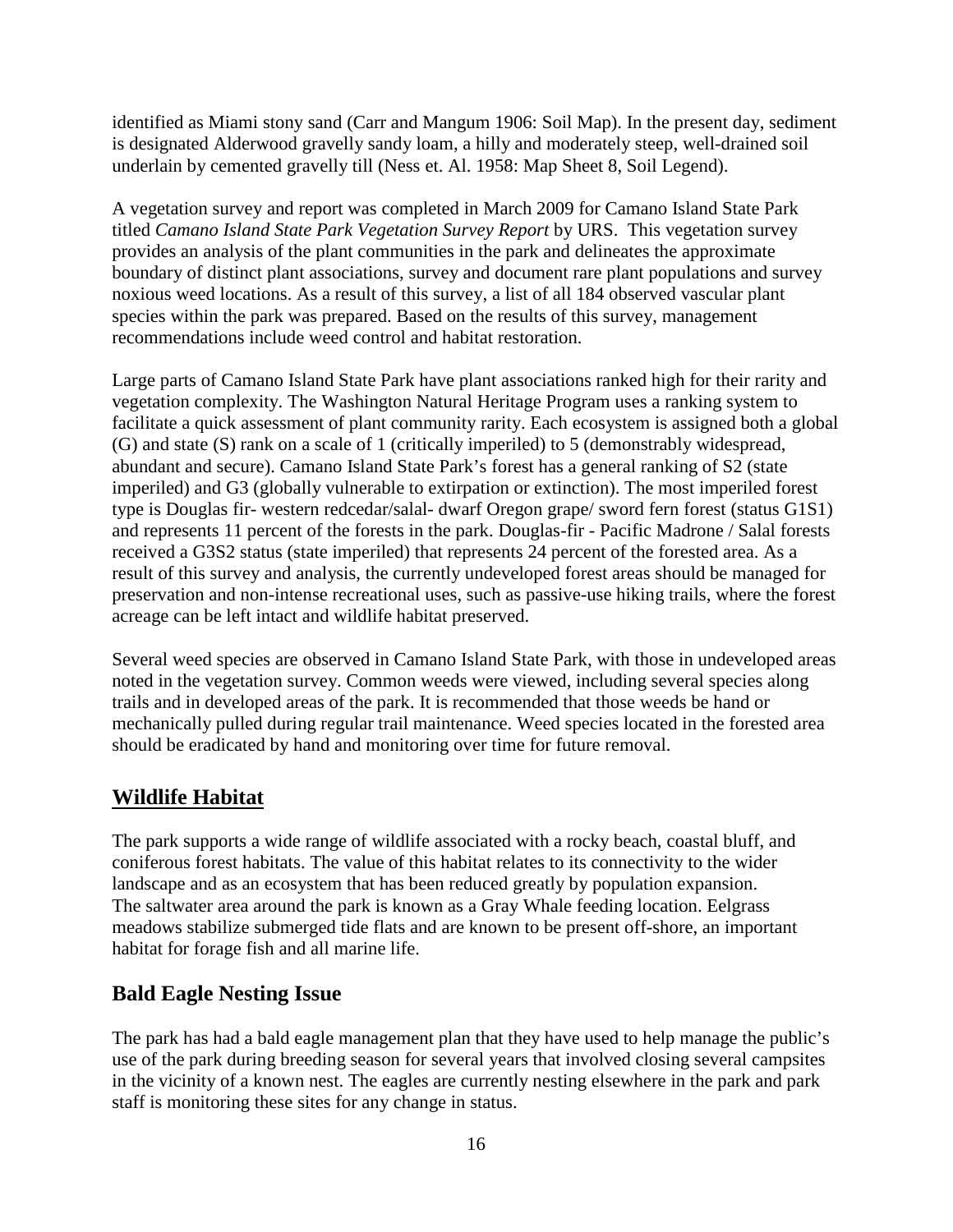## **Salmon Habitat Potential**

Efforts are underway throughout Puget Sound to develop and implement actions in the nearshore marine waters that will benefit enhancing or restoring nearshore ecosystems that support salmon recovery efforts. Lowell Point has been identified by the Skagit River System Cooperative as a potential location for a Chinook salmon habitat restoration project for up to 4.4 acres. A brief analysis of the potential has been undertaken and more detailed studies are needed to assess if landscape and land use conditions could support the development of a small historic pocket estuary to saltwater and tidal influence while concurrently maintaining the existing land use. An evaluation of this proposal is occurring and if feasible, habitat will be created through the construction of estuary features in this location. Conducting a feasibility analysis for this project has been supported through many public comments during this planning process. Some members of the public oppose this potential future land-use for this area as well.

# **Park Issues and Management Recommendations**

The purpose of this section is to present the planning team's management recommendations, which are based on comments received in the previous planning stages and from the public atlarge.

Management objectives serve to define the vision and purpose of each state park. They must be consistent with laws, policy and the mission and vision statements of the Washington State Parks and Recreation Commission.

Washington State Park's Mission Statement:

*The Washington State Parks and Recreation Commission cares for Washington's most treasured lands, waters and historic places. State parks connect all Washingtonians to their diverse natural and cultural heritage and provide memorable recreational and educational experiences that enhance their lives.* 

The Commission's Vision Statement:

*Washington's state parks will be cherished destinations with natural, cultural, recreational, artistic and interpretive experiences that all Washingtonians enjoy, appreciate and proudly support.*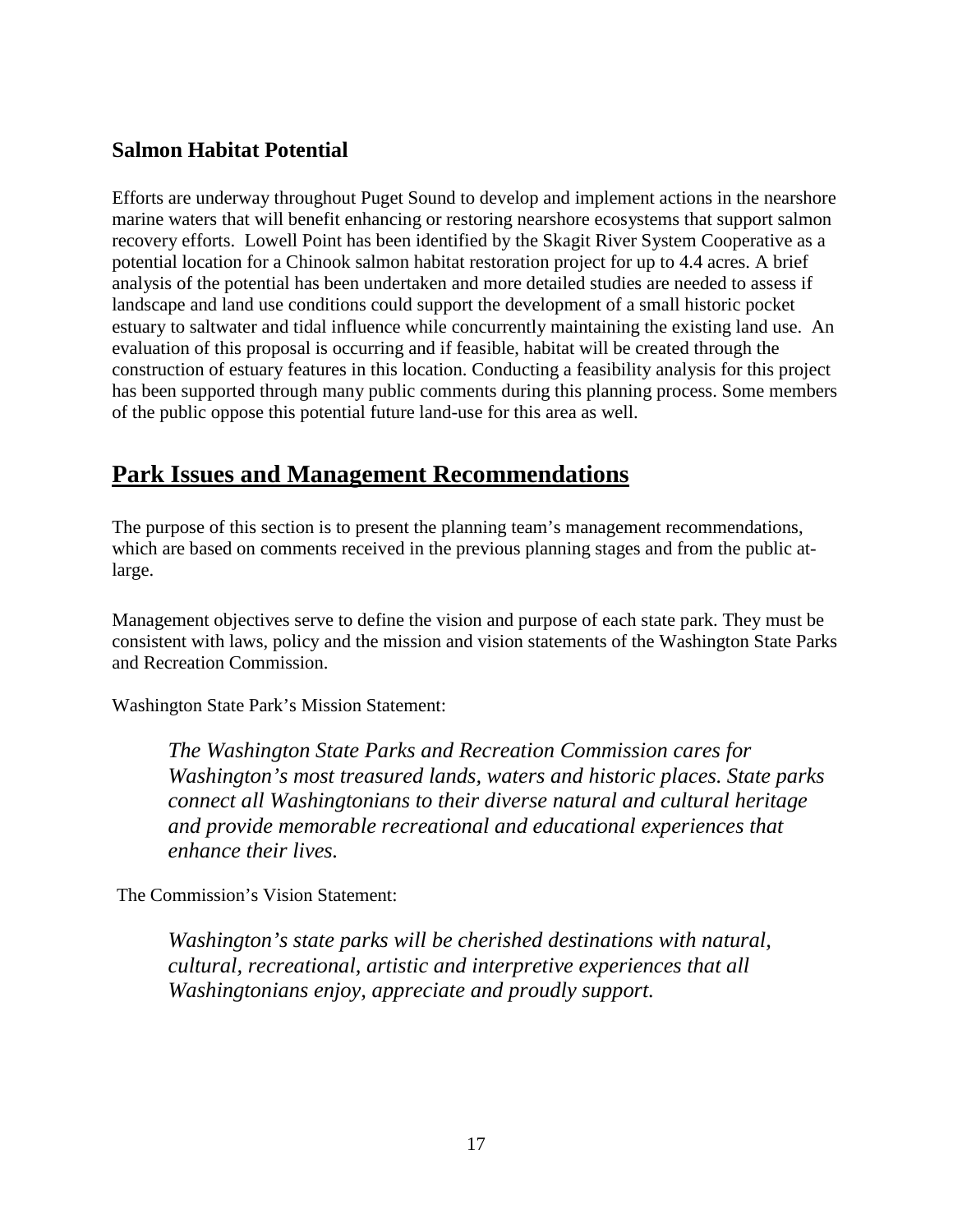# **Camano Island State Park Park Management Objectives**

### **Natural Resources**

- Protecting, preserving, and interpreting key natural resources of the park, including high quality examples of forested areas and vegetative communities, associations and species, important fish and wildlife areas.
- Support of a feasibility analysis of developing estuary features at Lowell Point to support nearshore habitat for endangered salmon species needs.
- Monitoring and protecting critical geologic formations related to slope stability and influences of area streams and shorelines.
- Ensuring that park use does not adversely affect the park's water quality and hydrology.

## **Cultural Resources**

• Protecting, preserving and interpreting where appropriate, the key cultural resources of the park, including Native American, archaeological, cultural sites and historic properties.

## **Recreation**

- Provide for a wide range of diverse outdoor recreational experiences and recreational land uses that preserve the natural character of the park and are compatible with cultural resource management objectives.
- Provide trails for hiking and orienteering, areas for picnicking, interpretive activities, group activities, beach access for boating, scuba diving, kayaking, fishing, and wildlife viewing.
- Develop and maintain effective orientation information through trail signage, rules and conditions. Identify and maintain safe trail standards and conditions for all users.
- Upgrade and maintain park infrastructure and comfort stations in beach areas using sustainable building methods.

## **Volunteers and Community Partnerships**

- Actively engage community participation and partner with stakeholder groups including the hiking and diving communities to implement park management objectives.
- Continue to support and work with the Friends of Camano Island State Park on recruitment and management of a volunteer corps of park neighbors, park users, and resource stewards to assist park staff in service and maintenance needs.

## **Park Enterprise**

- Enhancing public services via revenue generating programs and projects that heighten the park experience for visitors and increase park-generated.
- Expansion of cabin development and seasonal concerts and programs should be considered to increase park visitation.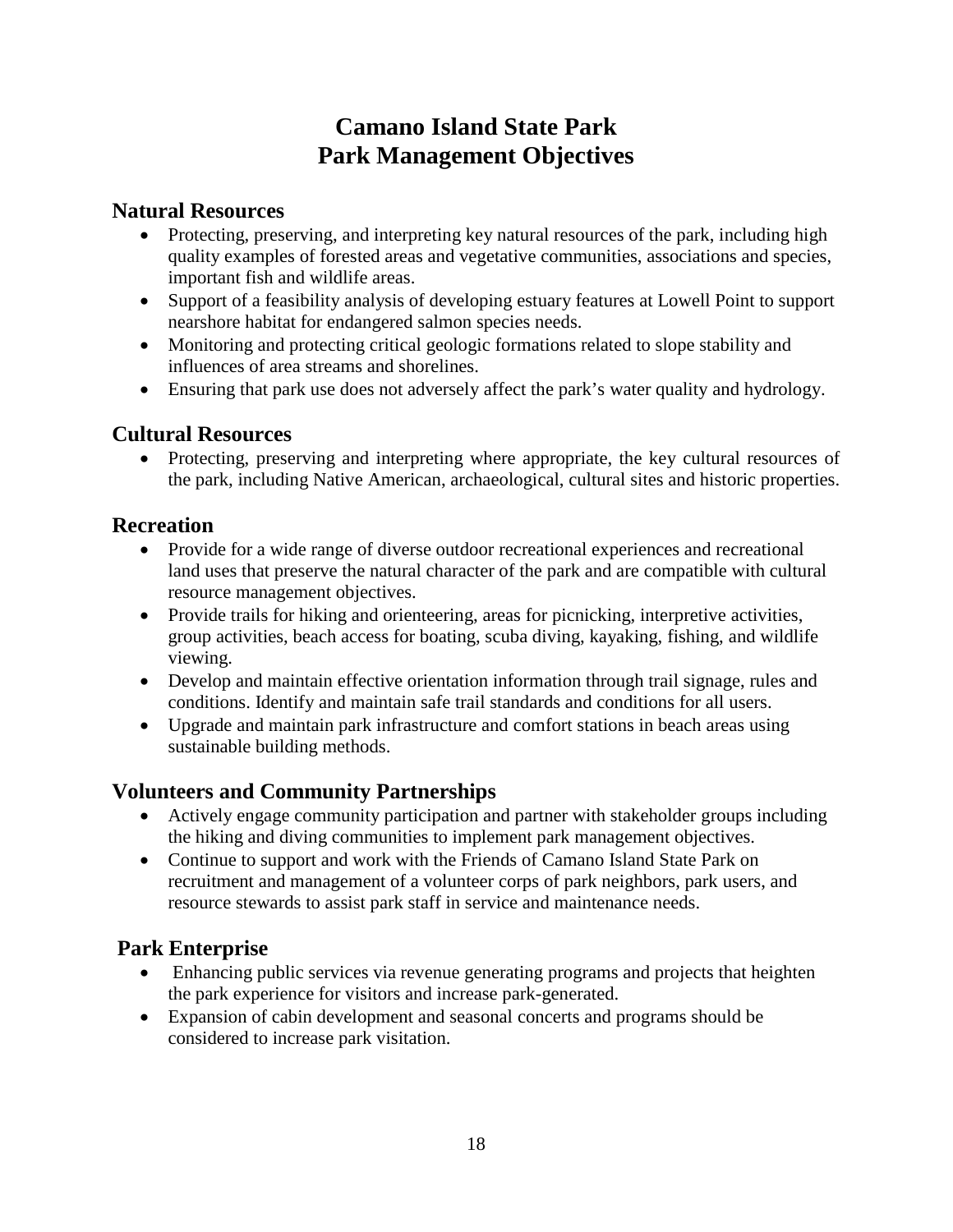#### **Park Boundary**

• Identify a long-term boundary and property management plan that establishes priorities for land acquisition, surplus, easements and a variety of cooperative management approaches with nearby park neighbors.

## **Relationship to Regional Community**

• Recognizing the park's importance in the economic and social life of Camano Island, continue to work actively with local government and other community-based organizations and interested parties to meet the needs of the local community, as well as the citizens of the State of Washington and visitors from around the world.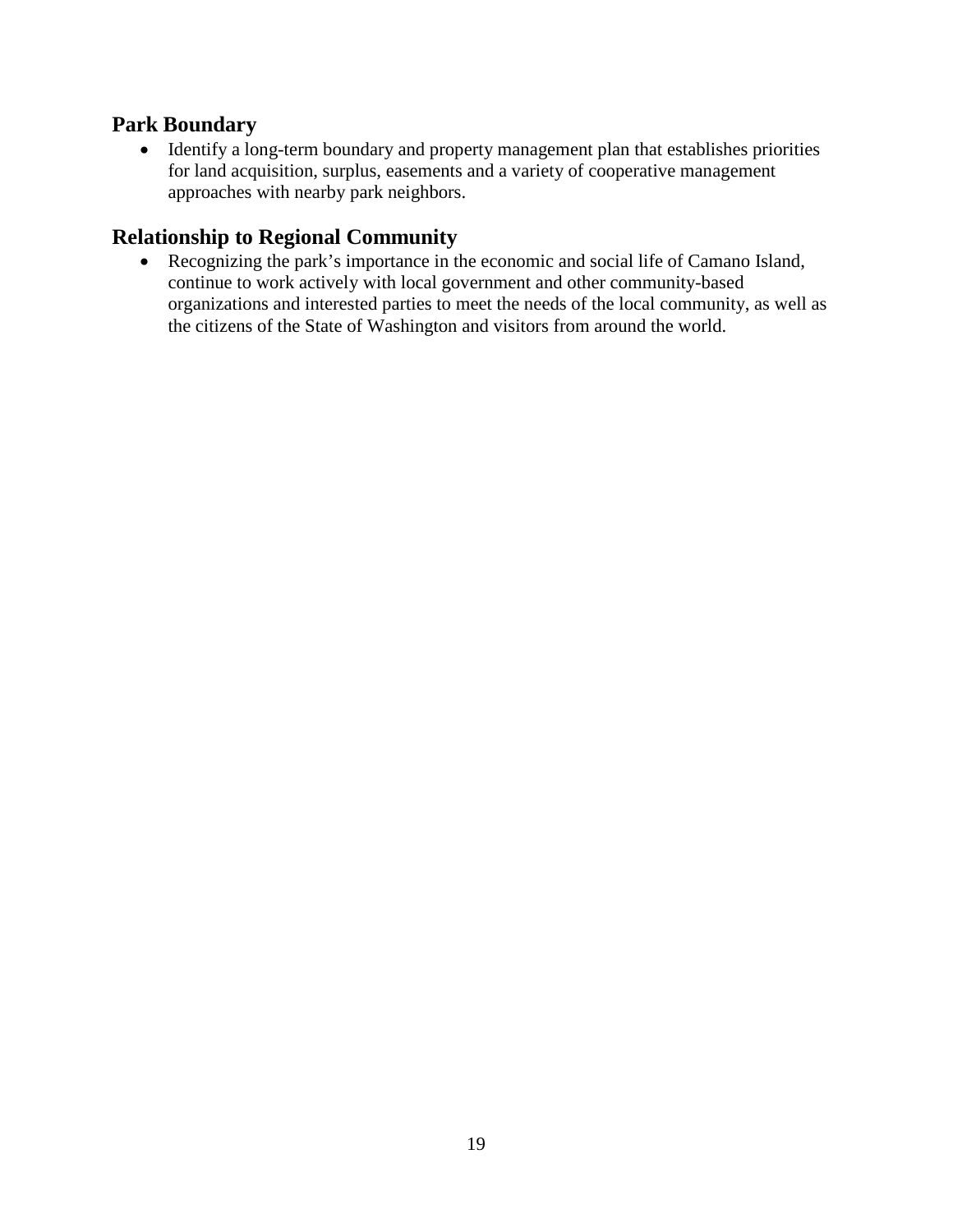## **Proposed Land Classification and Permitted Activities**

Washington Administrative Code (WAC) 352-16-030 provides guidance for management activities within the land classifications. A Land Use and Land Classification Compatibility Matrix provide a list of land use activities for each of the land classifications. The guidelines include permitted, conditionally permitted or no permitted facilities and activities within the land classifications. Appendix B provides the proposed land classifications for this park.

The following three land classifications and activities are proposed for adoption by the State Parks and Recreation Commission:

#### Recreation Areas

Proposed **Recreation Areas** (*colored pink on map*) are suited and or developed for highintensity outdoor recreational uses serving large numbers of people, recreational activities such as overnight accommodations, camping and administrative facilities.

The public emphasized recreational uses that fit in with the natural character of the existing Recreation Areas include:

- North Beach day-use area offers picnicking and beach recreational uses
- Areas where park housing, maintenance shop and office is located
- Areas on Lowell Point where boating, restrooms and a picnic shelter are located.
- Permitted activities in these areas include:
	- o camping (water trail, tent, RV, cabins, group)
	- o boating (boat launch ramp, mooring buoys)
	- o vehicle and boat trailer parking
	- o trails for hiking
	- o interpretive trails

No conditionally permitted activities listed in the Land Use and Land Classification Compatibility Matrix are requested to be included in the proposed Recreation Areas.

#### Resource Recreation Areas

Proposed **Resource Recreation Areas** (*colored blue on the map*) provide for medium to lowintensity recreational activities that are generally natural and or cultural resource based.

Activities *permitted* in Resource Recreation Areas, by land classification include:

- Filming/Special Events
- Harvesting (fruits, mushrooms, algae, fish, and shellfish)
- Water: Kayaking/Canoeing
- Water: Sailing
- Water: Swimming
- Water: Wind Surfing
- Metal Detecting\* \*A metal detecting map depicting areas where metal detecting is allowed is still under review by park staff.

Staff recommends the Commission conditionally permit Children's play area, Fields-Informal play/mowed, Water: Power Boating, and Water Skiing in Resource Recreation Areas.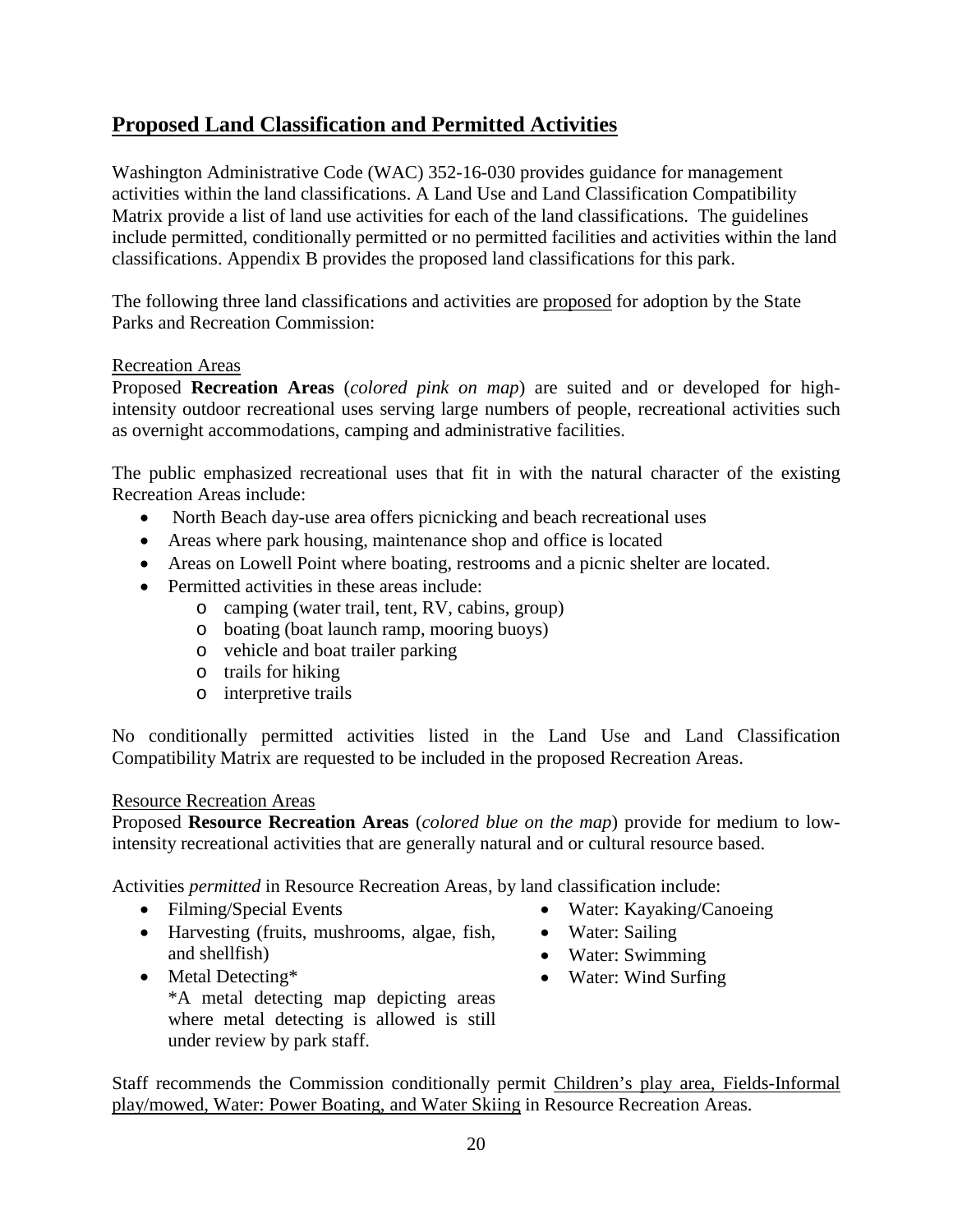#### Natural Areas

**Natural Areas** (*colored Orange/Light Orange long term boundary properties on map*) are designated for protecting, preserving, and interpreting key natural resources of the park, including high quality examples of forested areas and vegetative communities, associations and species, important fish and wildlife areas, while providing for low-intensity outdoor recreation activities as subordinate uses.

Identified through the Washington Natural Heritage Program ranking system vegetation survey (*Camano Island State Park Vegetation Survey Report. URS, 2009*) Camano Island State Parks' forested landscape has been ranked "state imperiled and globally vulnerable to extirpation or extinction".

Activities *permitted* in the proposed Natural Areas classification include:

- Outdoor recreation on designated trails
- Photography
- Harvesting (edible fruits, mushrooms)
- Scientific research

• Off-trail use for nature observation

Staff recommends the Commission conditionally approve adding Interpretive kiosks and Filming/Special events in the Natural Areas classification.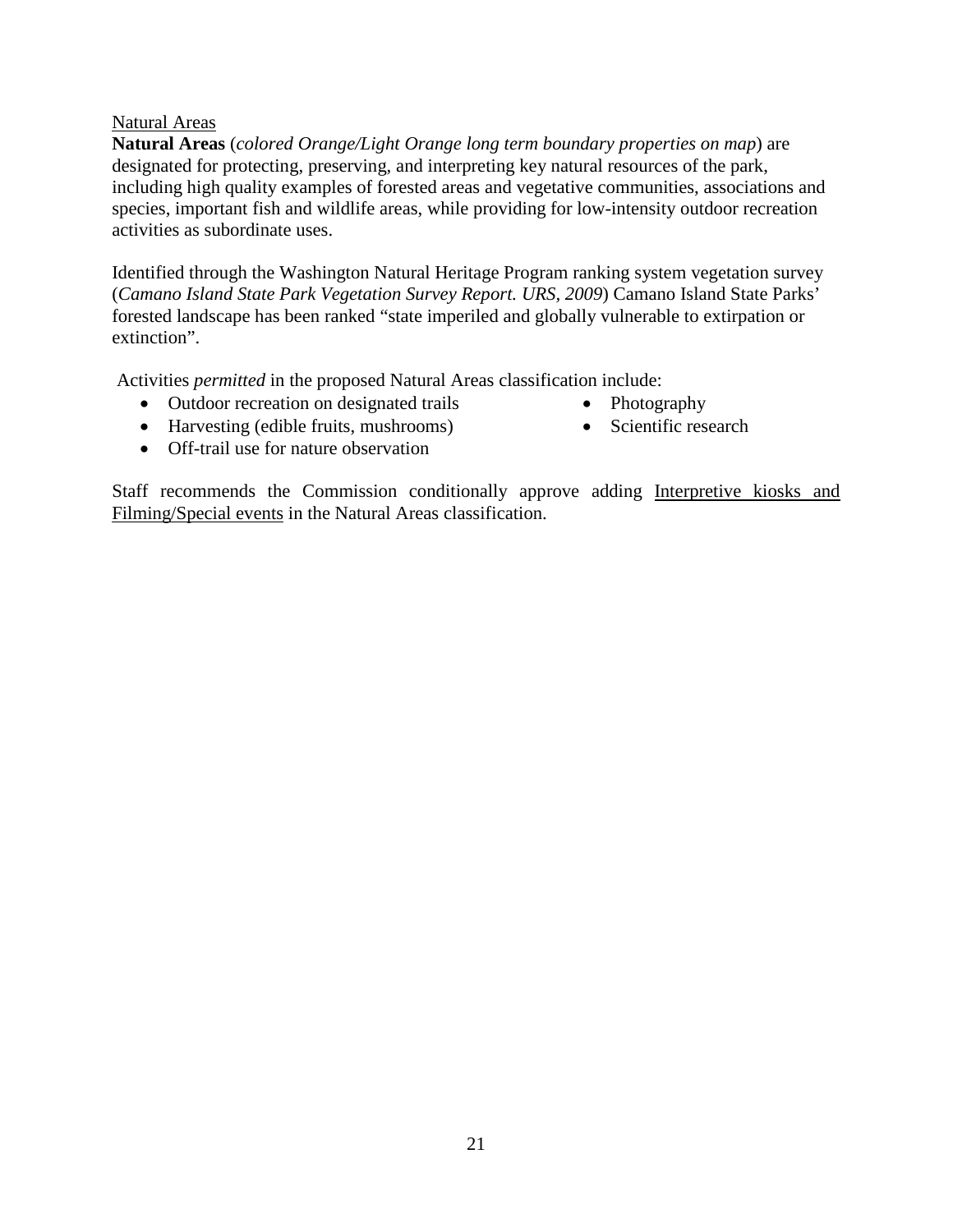| Camano Island State Park CAMP Issues & Final Recommendations |                                                                                                                                                                                                                                                                                             |
|--------------------------------------------------------------|---------------------------------------------------------------------------------------------------------------------------------------------------------------------------------------------------------------------------------------------------------------------------------------------|
| <b>Issue</b>                                                 | <b>Recommendations &amp; Management Objectives</b>                                                                                                                                                                                                                                          |
| <b>Protection of Natural</b>                                 | • Work with the Washington Department of Fish and Wildlife and with trained volunteers on                                                                                                                                                                                                   |
| <b>Resources</b>                                             | managing impacts from large groups of the public clamming on the fragile shoreline area during                                                                                                                                                                                              |
|                                                              | clamming season.                                                                                                                                                                                                                                                                            |
|                                                              | Encourage school groups to make plans with park staff when visiting the beaches to ensure staffing<br>$\bullet$<br>and volunteers are available to assist with interpretation and protection of fragile shoreline areas.                                                                    |
|                                                              | • Maintain existing shoreline field areas hydric soils and existing emerging vegetation that has<br>adapted to saltwater flooding.                                                                                                                                                          |
|                                                              | Address unstable marine feeder bluffs and access route improvements to the beach areas by<br>consulting with a geologist and developing a monitoring protocol to determine when unstable<br>areas will need to be restricted to public use until stable or alternative access is developed. |
|                                                              | Implement agency critical areas policy 73-03-1, where agency response to landslides or coastal<br>erosion shall be to retreat from that threat rather than construction of protective measures.                                                                                             |
|                                                              | • Continue implementing the bald eagle management plan to ensure protection of nesting sites and<br>times.                                                                                                                                                                                  |
|                                                              | • Develop and implement a forest health management plan for all forested areas.                                                                                                                                                                                                             |
|                                                              | • Research how sea level rise or extreme storm conditions will impact the park's shoreline and built                                                                                                                                                                                        |
|                                                              | features and develop mitigation measures that will lessen storm surges impacts on the park's<br>marine and beach facilities.                                                                                                                                                                |
| <b>Protection of</b>                                         | • Classify known archaeological sites and provide protection from development, if warranted.                                                                                                                                                                                                |
| <b>Archaeological Sites</b>                                  | • Interpretation of cultural resources through developing a park interpretive master plan using<br>primarily park staff and volunteers to complete.                                                                                                                                         |
|                                                              | • State Parks will comply with direction from within the Commission's Cultural Resources Policy<br>$12-98-1.$                                                                                                                                                                               |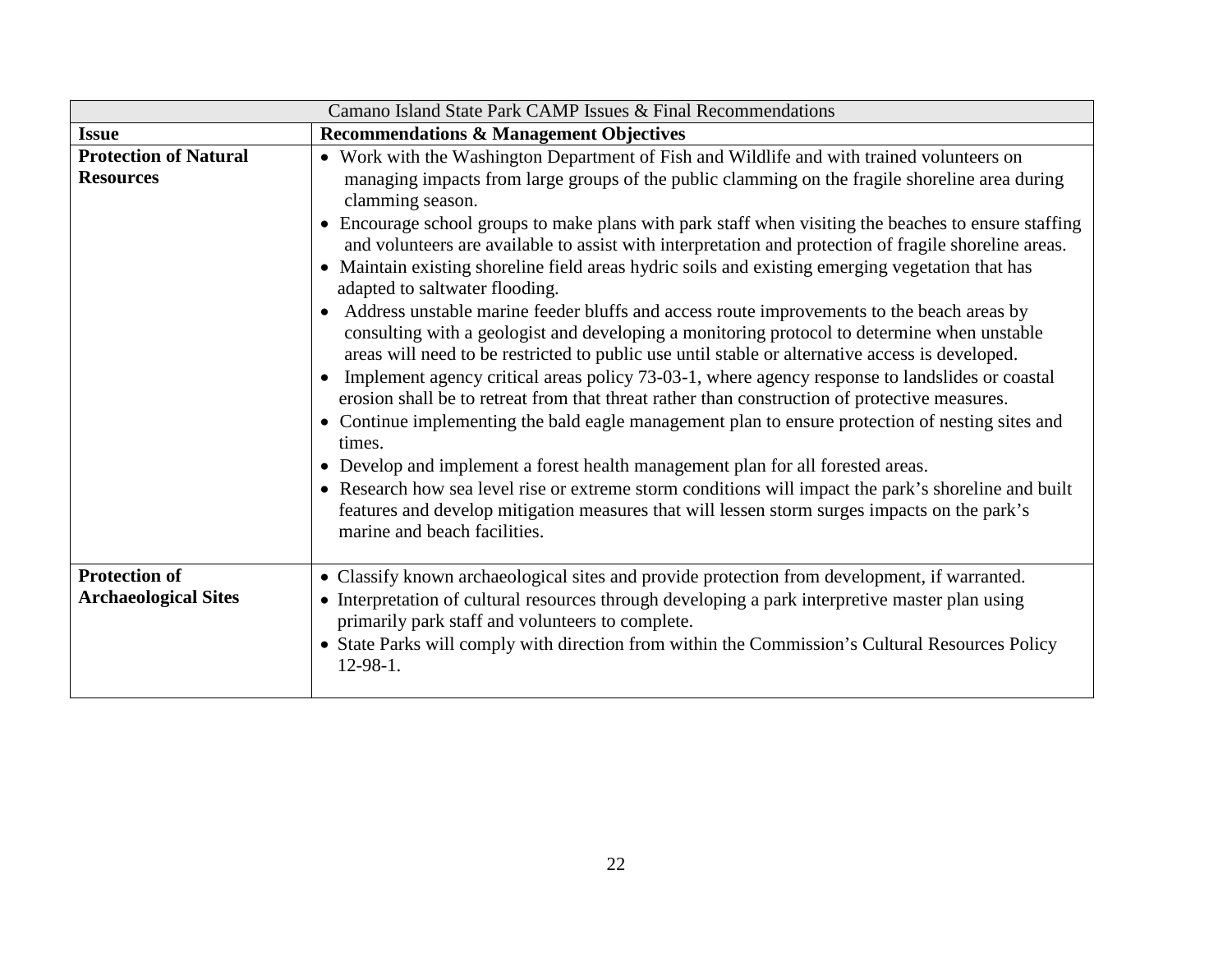| Camano Island State Park CAMP Issues and Final Recommendations |                                                                                                                                                                                                                                                                                                                                                                                                                                                                                                                                                                                                                                                                                                                                                                                                                                                                                                                                                                                                                |
|----------------------------------------------------------------|----------------------------------------------------------------------------------------------------------------------------------------------------------------------------------------------------------------------------------------------------------------------------------------------------------------------------------------------------------------------------------------------------------------------------------------------------------------------------------------------------------------------------------------------------------------------------------------------------------------------------------------------------------------------------------------------------------------------------------------------------------------------------------------------------------------------------------------------------------------------------------------------------------------------------------------------------------------------------------------------------------------|
| <b>Issue</b>                                                   | <b>Recommendations &amp; Management Objectives</b>                                                                                                                                                                                                                                                                                                                                                                                                                                                                                                                                                                                                                                                                                                                                                                                                                                                                                                                                                             |
| <b>Recreational Shellfish Harvest</b>                          | • At this time, the subtidal and intertidal zones of the park are not open for recreational<br>shellfish harvest. Concern with overharvesting and shoreline impacts to the intertidal zone<br>from recreational shellfish harvest will need to be addressed with the Washington<br>Department of Fish and Wildlife (WDFW) to determine if a limit on harvest permits can be<br>implemented.<br>• Work with the WDFW and with trained volunteers on managing impacts from large groups<br>of the public clamming on the fragile shoreline area during clamming season.                                                                                                                                                                                                                                                                                                                                                                                                                                          |
| <b>Water Access and Water Area</b><br><b>Development</b>       | • Explore the development of a marine park for scuba diving at Lowell Point marine area.<br>Consult with DNR and WDFW about any concerns their agencies may have about the<br>placement of a sunken structure to attract wildlife and to provide interests for scuba diving.<br>• Maintain the boat ramp and boat dock in its existing location, making periodic repairs and<br>maintenance.<br>• Provide boat launch signage directing trailer parking and ramp uses.<br>• Provide updated restroom with showers, utilizing solar power for heating water and the<br>structure.<br>• Assess the feasibility of constructing habitat features (pocket estuary) within the Lowell<br>Point beach area important for fisheries habitat enhancement and public education.<br>• Research how sea level rise or extreme storm conditions will impact the park's shoreline and<br>built features and develop mitigation measures that will lessen storm surges impacts on the<br>park's marine and beach facilities. |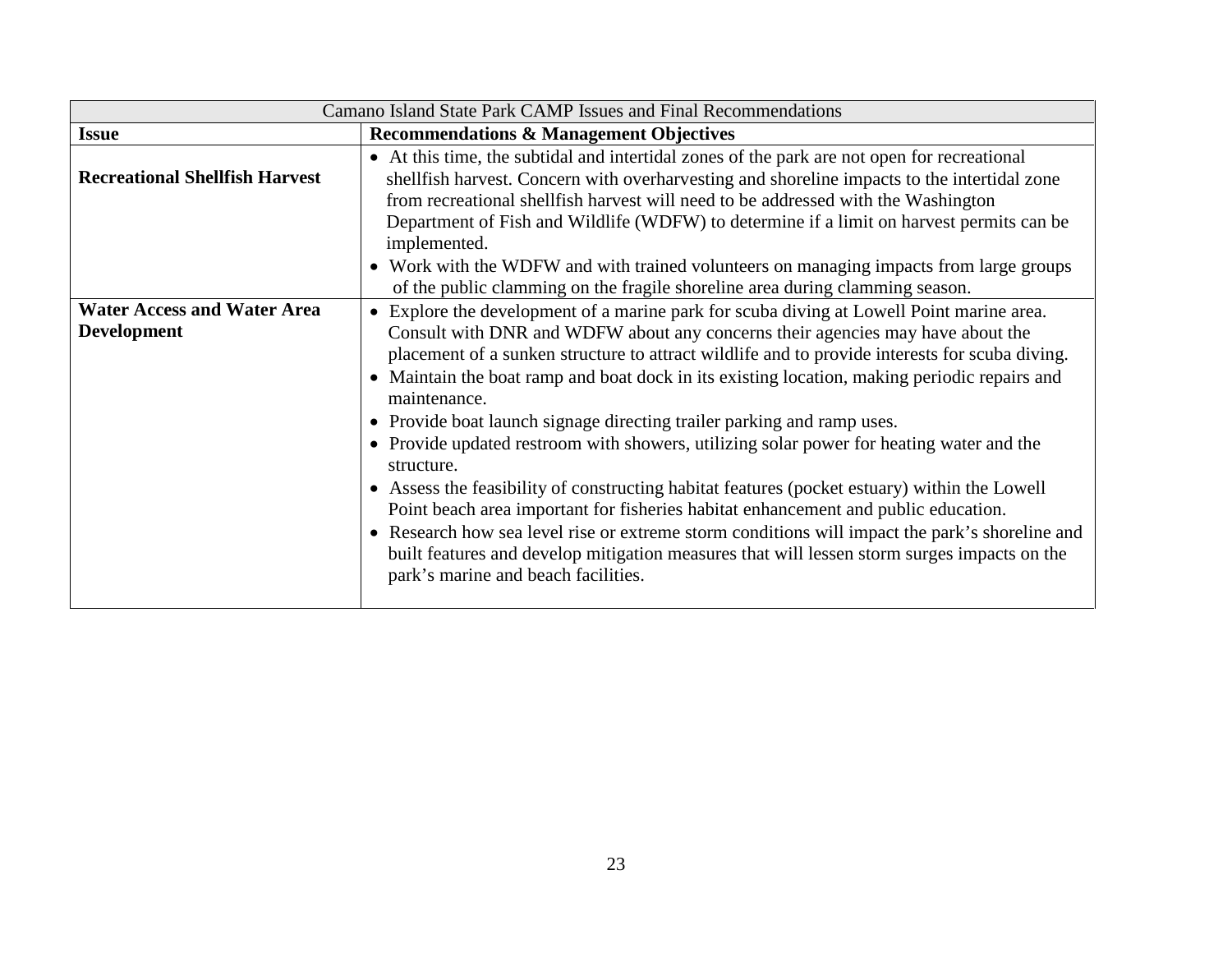| Camano Island State Park CAMP Issues and Final Recommendations |                                                                                                                                                                                                                                                                                                                                                                                                                                                                                                                                                                                                                                                                                                                                                                                                                                                                                                                                                                                                                                                                              |
|----------------------------------------------------------------|------------------------------------------------------------------------------------------------------------------------------------------------------------------------------------------------------------------------------------------------------------------------------------------------------------------------------------------------------------------------------------------------------------------------------------------------------------------------------------------------------------------------------------------------------------------------------------------------------------------------------------------------------------------------------------------------------------------------------------------------------------------------------------------------------------------------------------------------------------------------------------------------------------------------------------------------------------------------------------------------------------------------------------------------------------------------------|
| <b>Issue</b>                                                   | <b>Recommendations &amp; Management Objectives</b>                                                                                                                                                                                                                                                                                                                                                                                                                                                                                                                                                                                                                                                                                                                                                                                                                                                                                                                                                                                                                           |
| <b>Recreational Facilities</b><br><b>Development</b>           | Provide for diverse recreational experiences and recreational land uses that preserve the<br>natural character and cultural resource management objectives.<br>Provide continuing beach and boating public access to the Puget Sound shoreline.<br>$\bullet$<br>Expand the Long Term Boundaries (LTB) to include lands that buffer development from<br>the park's viewshed and that can be used for passive trail recreation.<br>If appropriate underwater features exist and are desirable, develop an underwater park and<br>recreational facilities for scuba diving activities. Consult with Department of Natural<br>Resources (DNR) and the Washington Department of Fish and Wildlife (WDFW) about<br>any issues of concern, then partner with the Scuba Diving Alliance on funding, design,<br>permitting and construction of the underwater park.<br>Improve boat launch signage and provide a new restroom with showers at Lowell Point to<br>accommodate recreational uses there.<br>Maintain boat ramp and boat dock by making periodic repairs and maintenance. |
| <b>Trails</b>                                                  | • Maintain existing hiking trails within park for non-wheeled trail activities.<br>• Provide trail signage directing people to Lowell Point trail near the narrow roadway to<br>ensure safe access to the beach.<br>• Provide trail locational signage to assist people with trail locations and routes.<br>• Continue to maintain the hiking trail system with volunteers, and if long-term boundary<br>properties are acquired, allow for some expanded hiking trails if maintenance capacity is<br>provided.<br>• Maintain and enhance the trail system linkage between Cama Beach State Park with Camano<br><b>Island State Park.</b>                                                                                                                                                                                                                                                                                                                                                                                                                                    |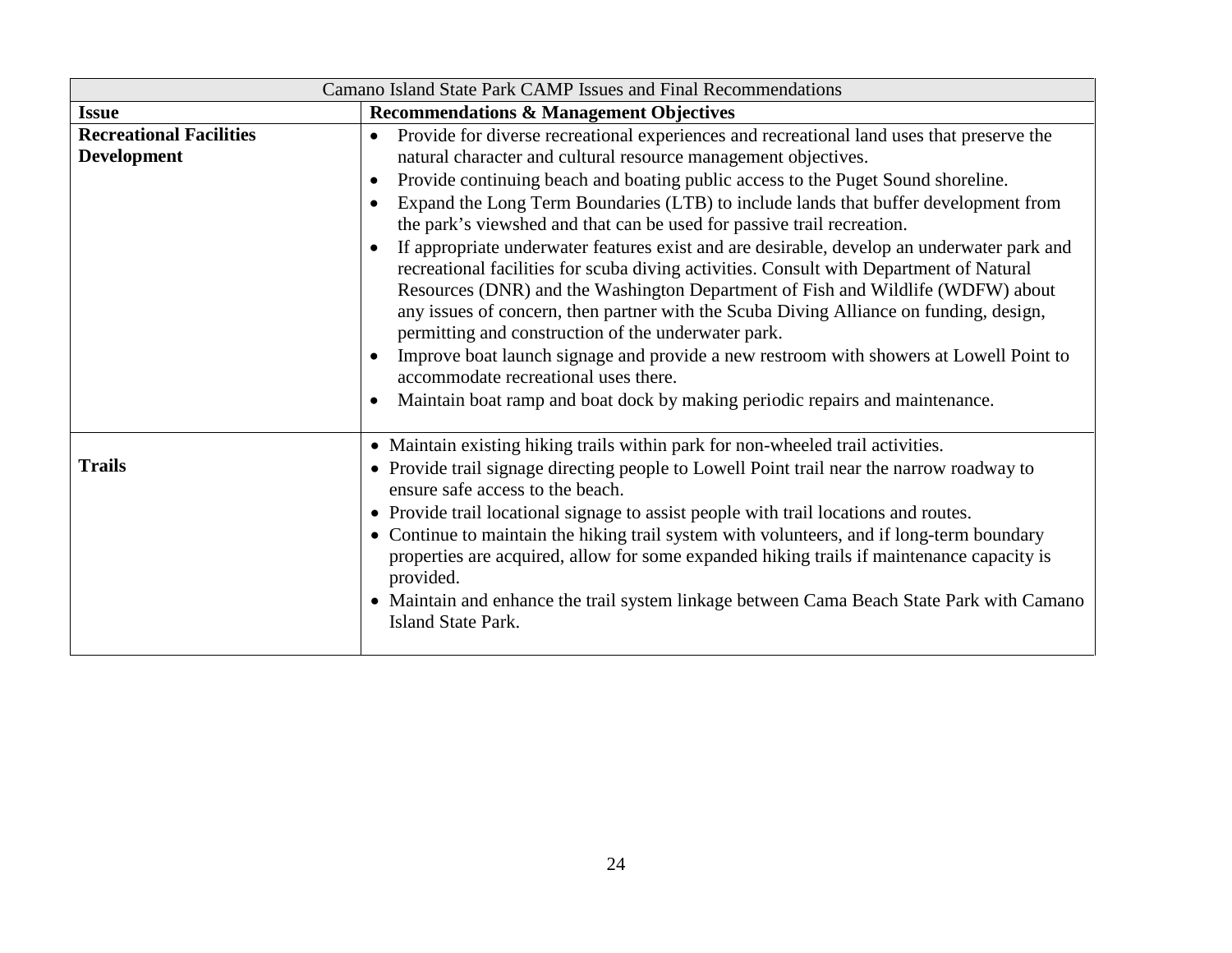| Camano Island State Park CAMP Issues and Final Recommendations |                                                                                                                                                                                                                                                                                                                                                                                                                                                                                                                                                                                                                                                                                                                                                                                                                                                                                                                                         |
|----------------------------------------------------------------|-----------------------------------------------------------------------------------------------------------------------------------------------------------------------------------------------------------------------------------------------------------------------------------------------------------------------------------------------------------------------------------------------------------------------------------------------------------------------------------------------------------------------------------------------------------------------------------------------------------------------------------------------------------------------------------------------------------------------------------------------------------------------------------------------------------------------------------------------------------------------------------------------------------------------------------------|
| <b>Issue</b>                                                   | <b>Recommendations &amp; Management Objectives</b>                                                                                                                                                                                                                                                                                                                                                                                                                                                                                                                                                                                                                                                                                                                                                                                                                                                                                      |
| <b>Park Programming</b>                                        | Utilize interpretation as a tool to enhance visitor experience, understanding and stewardship<br>of natural, historical, and cultural resources.<br>Provide year round, interpretive and outdoor learning programming and opportunities<br>paying attention to the protection of fragile nearshore beach ecology.<br>Develop a park interpretive master plan using primarily park staff and volunteers to<br>complete.<br>Design and construct a modest interpretive network for the park utilizing at most<br>interpretive kiosks, signs and non-facilities oriented programming (brochures).<br>Have hours of operation identified on website and at the park office to ensure visitors have<br>timely contact information. Offer reservation of Camano Island State Park campsites<br>through Cama Beach State Park reservation system.<br>Identify partners to bring scheduled events or lectures to the park during the summer and |
|                                                                | shoulder seasons to increase park visitation and day use.                                                                                                                                                                                                                                                                                                                                                                                                                                                                                                                                                                                                                                                                                                                                                                                                                                                                               |
| <b>Sustainability</b>                                          | Explore opportunities to use solar power for existing and future developments.<br>Identify and implement green practices and actions that protect the environment and meet<br>the needs of the present park users benefiting the needs of future generations.<br>Promote and demonstrate the responsible and wise use of public resources.                                                                                                                                                                                                                                                                                                                                                                                                                                                                                                                                                                                              |
| <b>Community Partnerships</b>                                  | Actively engage community participation and partner with stakeholder groups as they arise<br>to implement park management objectives.<br>Continue to support and work with the Friends of Camano Island State Park on recruitment<br>$\bullet$<br>and management of a volunteer corps of park neighbors, park users, and resource stewards<br>to assist park staff in service and maintenance needs.                                                                                                                                                                                                                                                                                                                                                                                                                                                                                                                                    |
| <b>Park Enterprise</b>                                         | Explore alternatives to increase overnight occupancy during non-peak use periods by<br>$\bullet$<br>providing additional cabins.<br>Recognize that Cama Beach State Park is the parent park that offers public services not<br>provided at this park and encourage visitors to utilize that park's store, restaurant and other<br>public facilities while visiting Camano Island State Park.                                                                                                                                                                                                                                                                                                                                                                                                                                                                                                                                            |
| <b>Land Classification</b>                                     | Focus management to maintain the park experience as a natural setting with access to the<br>$\bullet$<br>Puget Sound shoreline for boating and beach access.<br>• Classify currently developed office and maintenance facilities, campsites, and the group<br>camp and amphitheater areas as Recreational Areas, suitable for serving large numbers of<br>people within the existing infrastructure.                                                                                                                                                                                                                                                                                                                                                                                                                                                                                                                                    |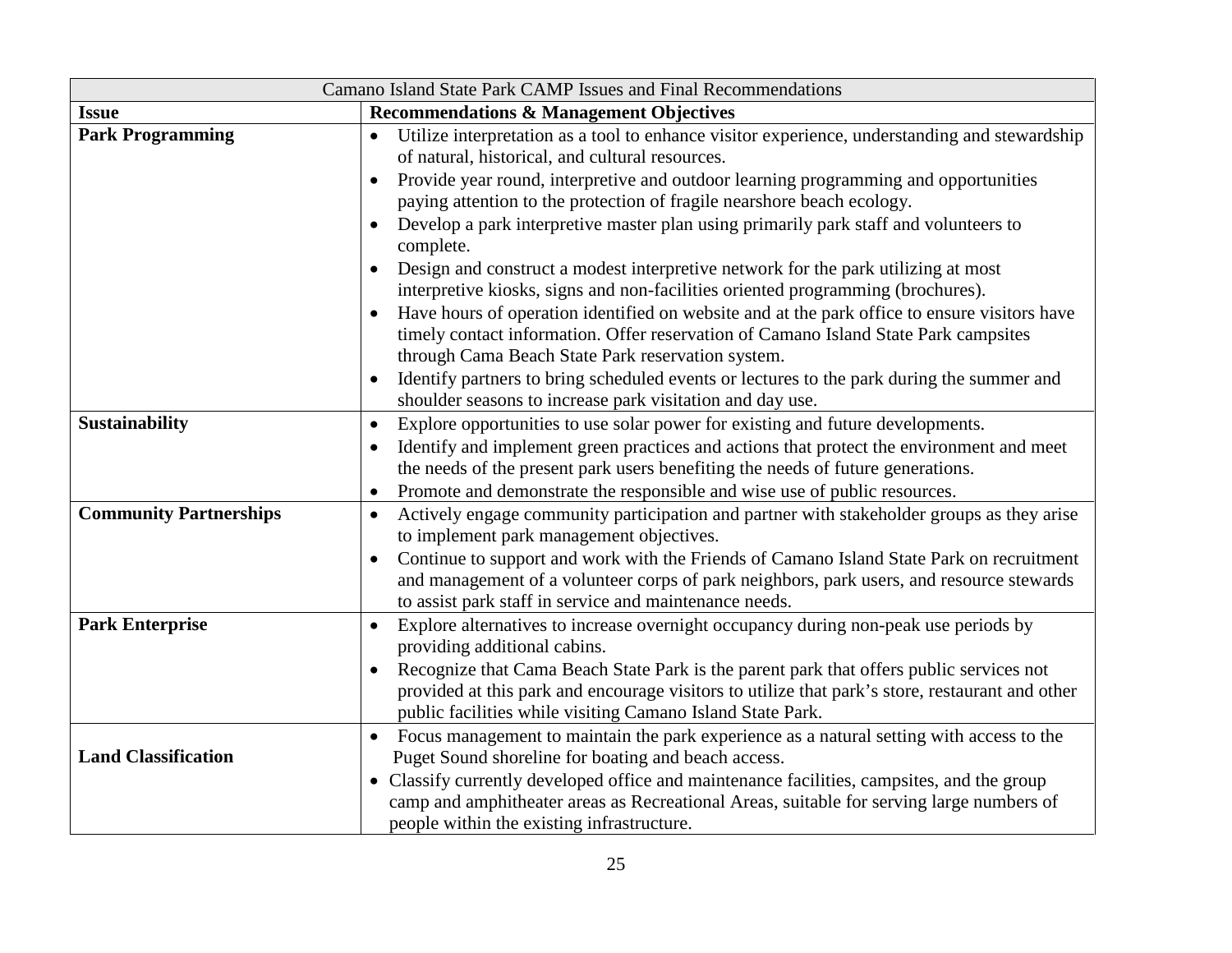| Camano Island State Park CAMP Issues and Final Recommendations |                                                                                                                                                                                                                                                                                                                                                                                                                                                                                                                                                                                                                                                                                                                                                                                                                                                                                                                                              |
|----------------------------------------------------------------|----------------------------------------------------------------------------------------------------------------------------------------------------------------------------------------------------------------------------------------------------------------------------------------------------------------------------------------------------------------------------------------------------------------------------------------------------------------------------------------------------------------------------------------------------------------------------------------------------------------------------------------------------------------------------------------------------------------------------------------------------------------------------------------------------------------------------------------------------------------------------------------------------------------------------------------------|
| <b>Issue</b>                                                   | <b>Recommendations &amp; Management Objectives</b>                                                                                                                                                                                                                                                                                                                                                                                                                                                                                                                                                                                                                                                                                                                                                                                                                                                                                           |
|                                                                | • Classify currently developed recreational areas along the beaches and the forested areas of<br>the park as Resource Recreation Areas, suited and developed for natural and cultural<br>resource-based medium-intensity and low-intensity outdoor recreational use. (See Land<br>Classification Map Appendix B)<br>• The vegetation survey report (URS, March 2009) indicates that forest lands located north of<br>the main road are vulnerable to extirpation, imperiled or critically imperiled either globally<br>or within Washington State. Classify these areas and Long-term Boundary properties as<br>Natural Areas. Development within this forested area should be for passive recreational uses,<br>specifically trails dedicated to hiking or low-impact recreational uses that avoid forest<br>fragmentation. Future utility expansion should consider low impact development and<br>minimal disturbances to the forest area. |
| <b>Long-term Boundary</b>                                      | On a willing basis, work with identified long-term boundary property owners to seek<br>$\bullet$<br>management agreements, easements, or acquisition of properties that compliment<br>recreational opportunities and increase or maintain undeveloped land/open space<br>surrounding the park (see Appendix A for map identifying long-term boundary properties).<br>Specific areas of interest/concern include:<br>• Seek cooperative management or acquisition of undeveloped lands located north of existing<br>park boundary.<br>• Desire to work with local jurisdictions and interested property owners to coordinate the<br>conservation or low-impact development of undeveloped lands, open space, and rural<br>properties located within the park's watershed, but not found adjacent or nearly adjacent to<br>park lands.                                                                                                         |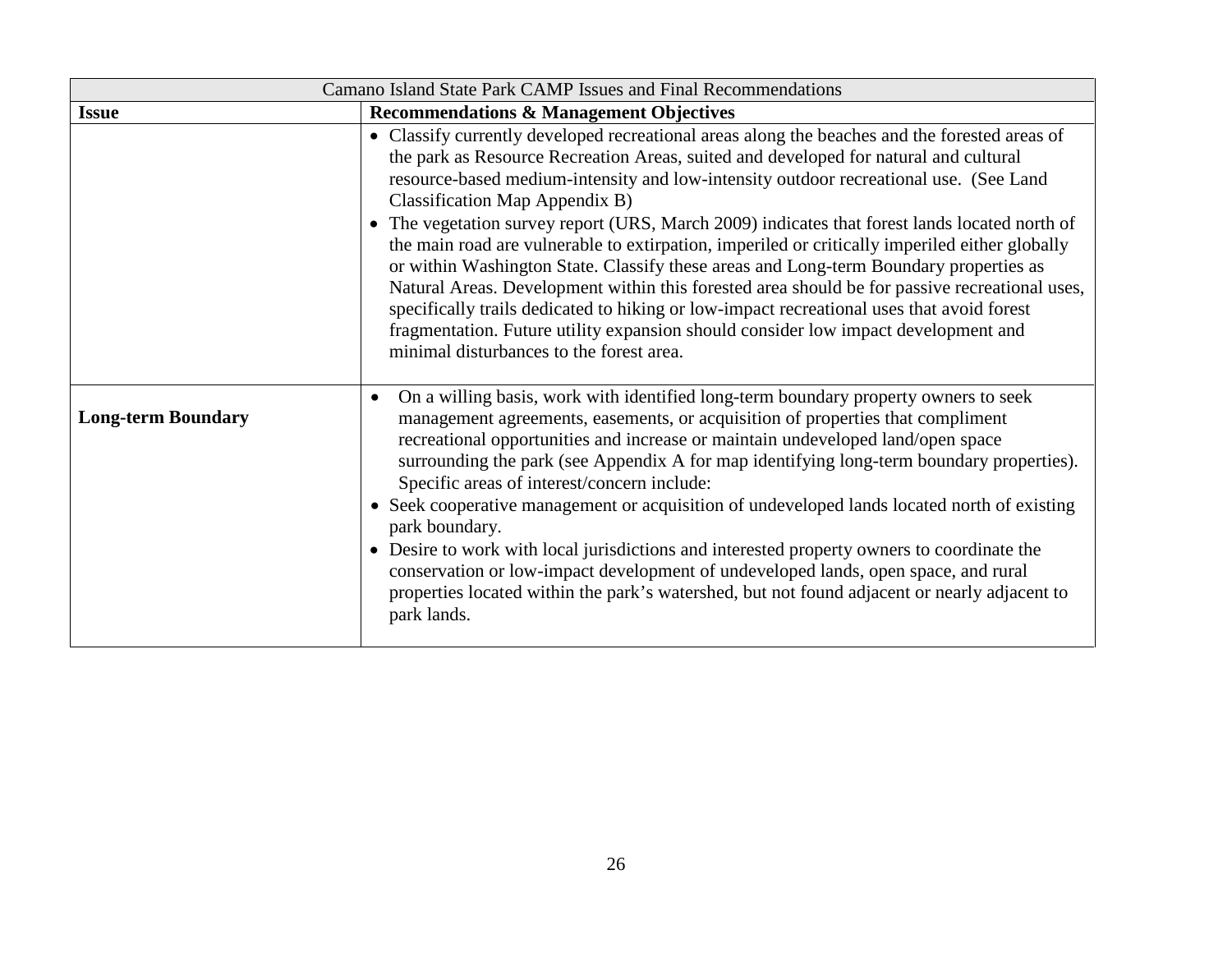# **Appendix A: Long Term Boundary Map**



Long Term Boundary properties in yellow: 68 acres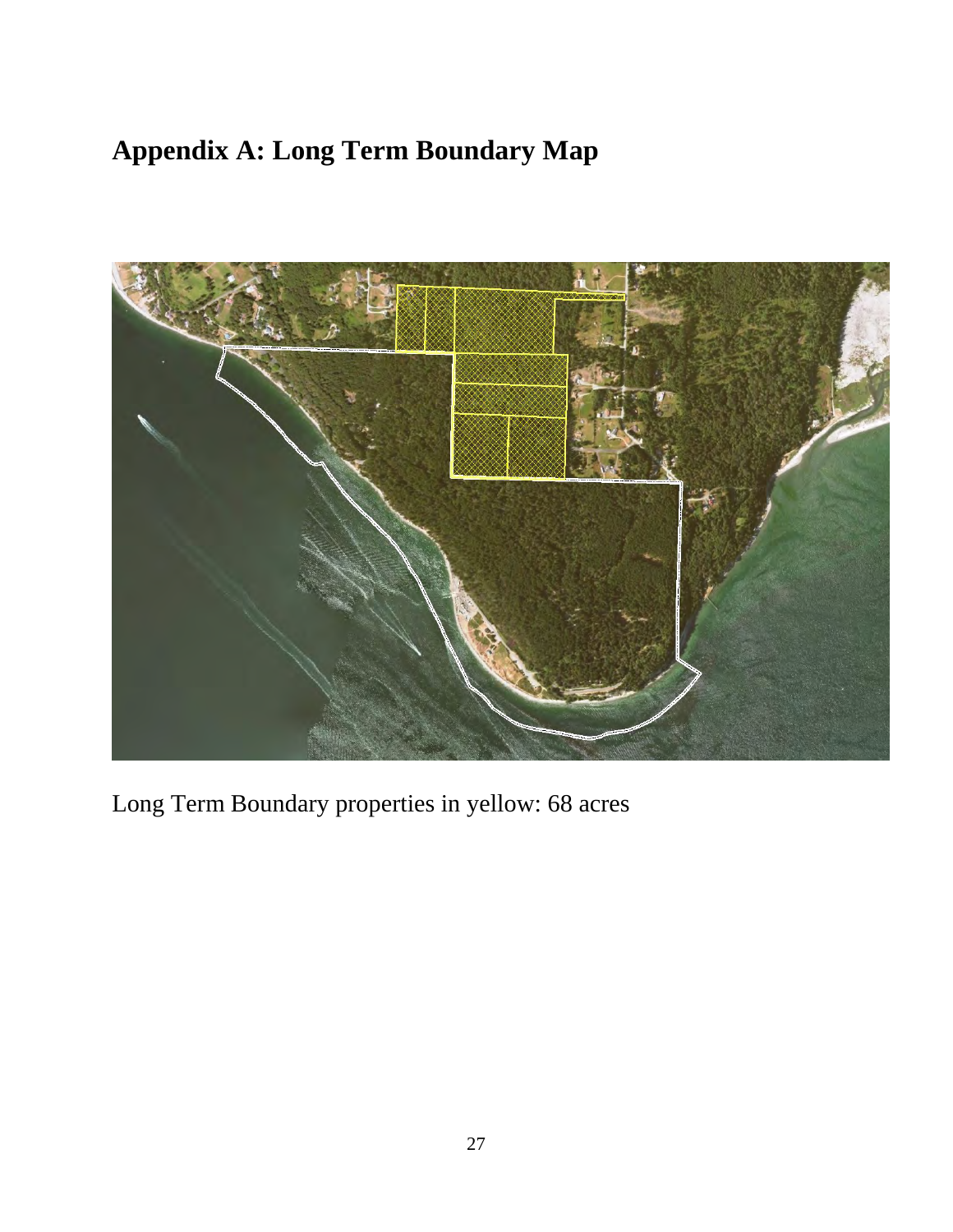# **Appendix B: Camano Island State Park -- Land Classification and Long-Term Boundary Map**



Existing: Natural (orange) 69 acres Recreation (pink) 59 acres Resource Recreation (blue) 64 acres Unclassified (gray) 50 acres (water)

Proposed Long Term Boundary: Natural (light orange) 68 acres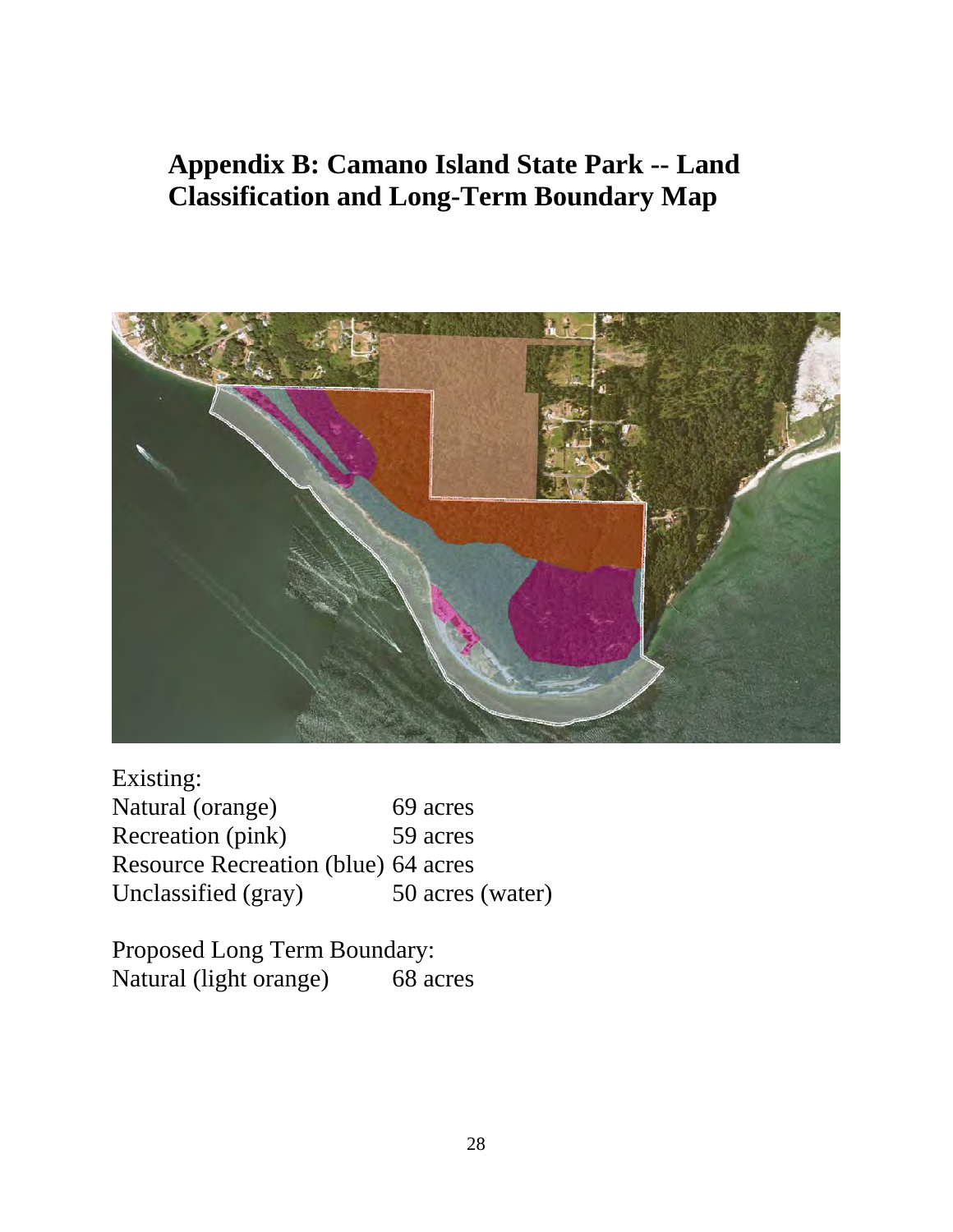## **Appendix C:**

## **Phase 1 Camano Island State Park CAMP Public Meeting Comments November 15, 2012- December 31, 2012**

*State Parks staff received the following input from the public in response the question: What are the key natural, cultural, long term boundaries, and recreational resource issues you think this planning process should address? This information will form the basis of the land use planning process currently underway for the park.* 

#### **Natural Resource Issues**

- Clamming is too big an impact to this small beach area and is incompatible for other recreational uses. Don't open to clamming!
- Maintain opportunity for dispersed recreation by preserving natural features.
- Invite more school groups to explore and experience the forest.
- Concern over conflict between recreation and preservation if we have a clam season.
- Concern about over use of the beach during low tides and 4 school buses come at the same time with no park supervision. Solution: Prepare kids ahead of time and have adequate supervision.
- Good feasibility study/EIS for wetland restoration. Would that involve archeological study too?
- Several bald eagles nest at this park. Develop a Bald Eagle Management Plan that protects them during nesting.
- Thank you for having Hugh Shipman talk on the geology and Dan Meatte speak about the archeology. Educational signage is important.
- I am very interested in the educational opportunities of an estuary project.
- Keep BIG trees, keep trails, and keep picnic tables.
- Noxious weeds and invasive plants, a current serious problem and getting worse.
- Maintenance of natural processes throughout the park.
- Maintain undeveloped habitat throughout the park.
- The natural environment is the most important feature, any increase in the built environment should be very carefully considered.
- Love salmon habitat preservation. I love the idea that salmon use the state park shorelines as they grow up before they go to the ocean.
- We already have a salmon habitat on Leque Island so I don't see the need to spend money on this at the State Park. I like the natural feel of that area even if it is flooded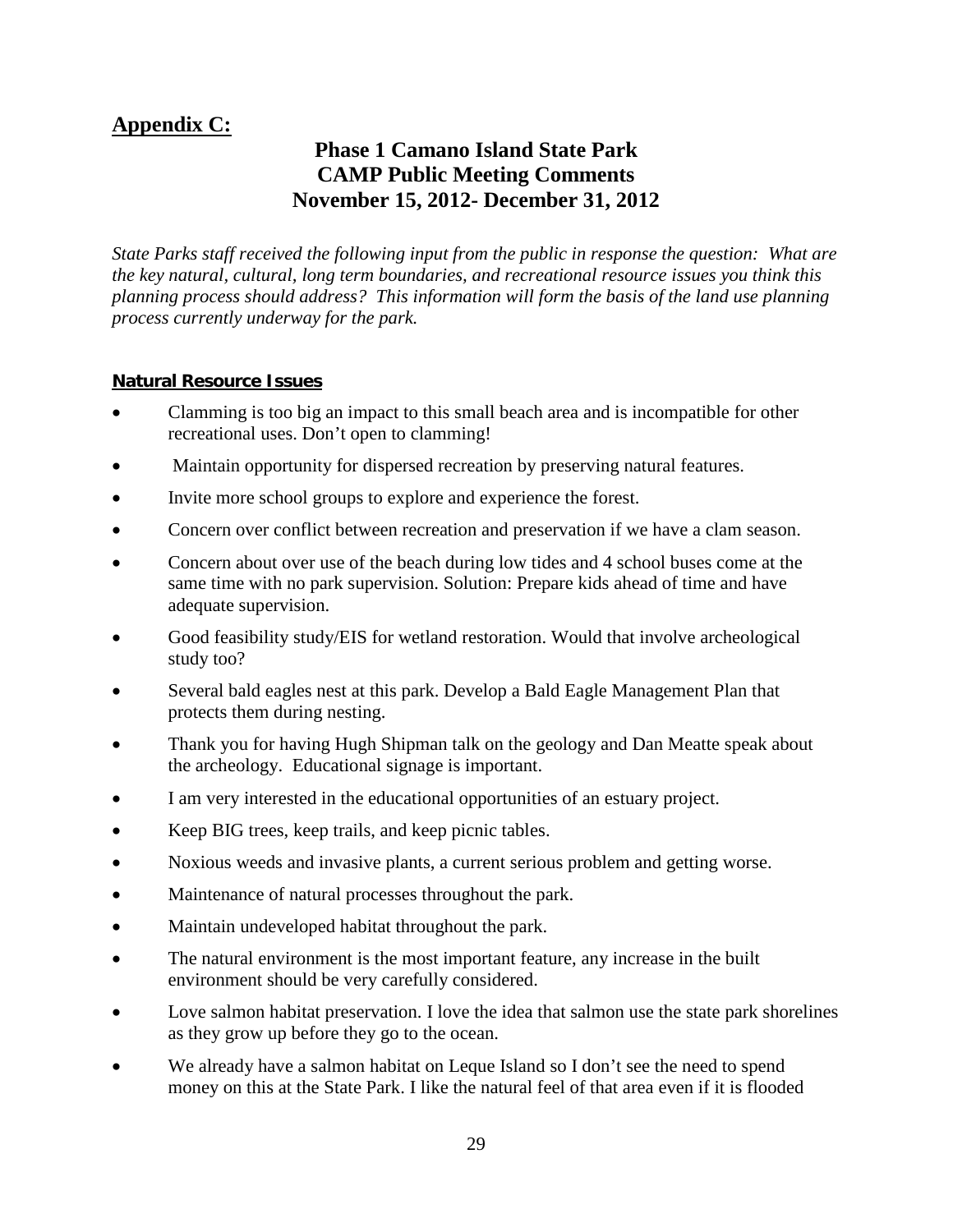with puddles after heavy rains and snows. Would like to see it fenced off for a protected habitat.

- A habitat restoration project that would restore 4.4 acres of salmon habitat would be very important for juvenile salmon, leading to increased growth and survival rates of Chinook salmon.
- Reconfigure the parking low to allow for improved parking and access to the boat launch and improve habitat as one project.
- The historic lagoon area is soggy and wet for much of the year, so re-graded recreation areas could lead to an increase in the number of usable days for these activities.
- Increase wildlife viewing opportunities through restoration of habitat for salmon. An easily accessible restoration site allows for many educational opportunities centered on salmon habitat, birds, or other wildlife species that are expected to use the restored habitat.
- Restoration of habitat at this park has the potential for great benefits to both salmon and park users. A restoration project will bring together historic and current uses in a manner that improves the visitor experience for all users.

#### **Cultural Resource Issues**

• Too far to come for a night meeting. Contact the tribes individually.

#### **Public/Recreation Issues**

- A recreation issue is the management of increasing recreational demand with increasing population.
- Maintain opportunity for dispersed recreation and natural systems.
- A possible play area within the camp grounds (swings, etc.)
- Love the existing recreational amenities, the variety of camping, and cabin opportunities.
- This park is a part of the water trail and provides camping. Look at other links to water trails that are possibly closer together.
- Trails: Sign a loop trail from the north to the south end.
- Love educational opportunities and the amphitheater talks.
- This park gives a great "bang for the buck" and love the historical feel and features
- Provide intepretive birding information in the park.
- Create appeal to underwater scuba diving crowd to draw in users/\$ from added recreational uses. Divers love to dive in the winter.
- Plan for hikers and foot traffic on the road to Lowell Point (too narrow).
- Like the Cascadia Marine Trail. Should be promoted. This is the first site in the system.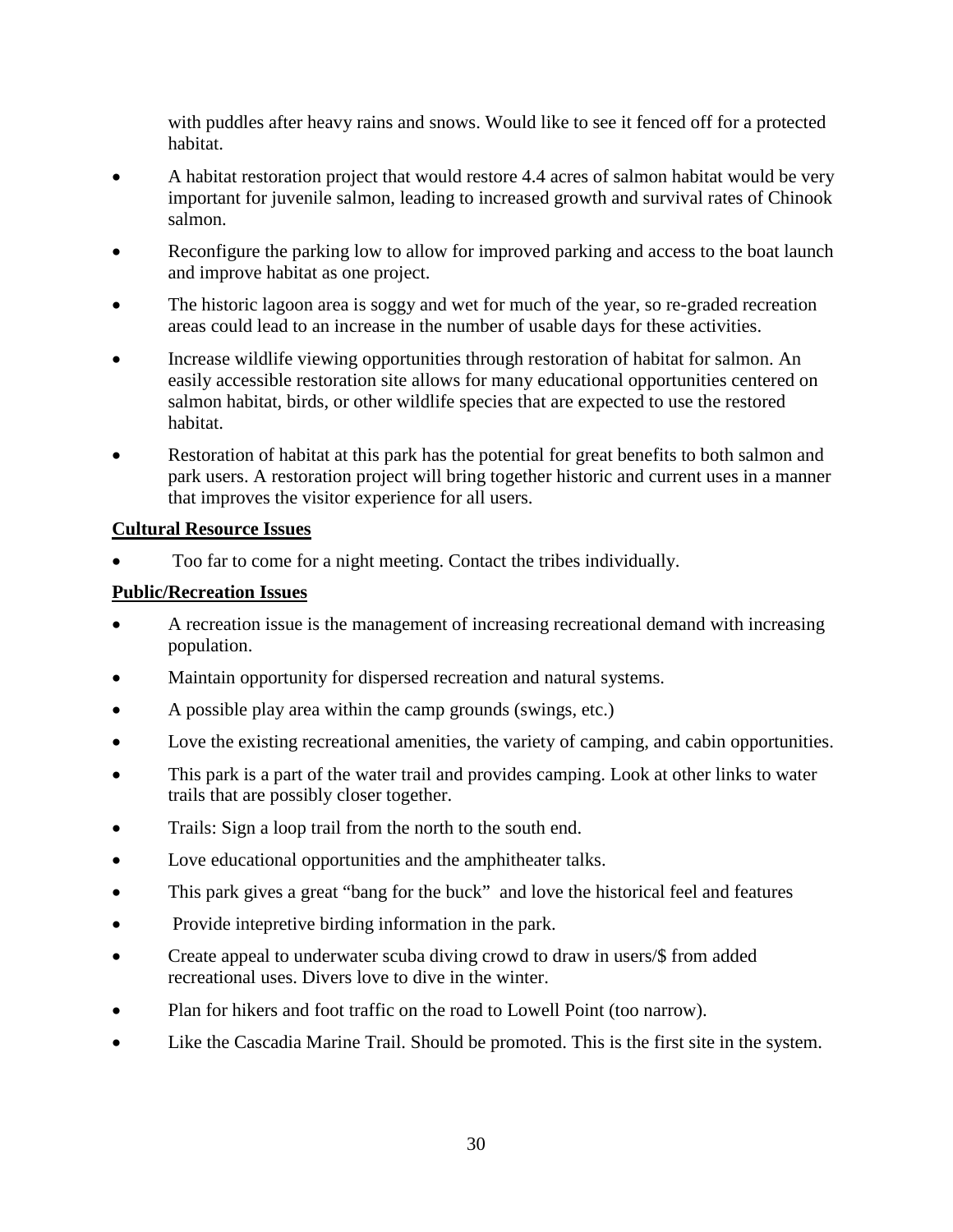#### **Park Built Structures**

- The beach picnic shelter needs to have the water fixed and electricity provided. Go solar! This would likely generate more revenue for the park if the space is rented.
- Solar electricity for kitchen shelter.
- Solar hot water, wind and batteries at the beach rather than electric lines.
- Solar at Lowell Point.
- Dock repairs, maintenance and improvement of breakwater and moorage.
- The dock is aging, not gracefully. Look in the future to expand and protect/maintain the dock.
- Don't overdevelop the beach area. Nice to have a place that is just natural.
- Boat launch signage for how to launch, which way to go, what to do.
- Keep bathrooms open in winter at least on weekends.
- Solar powered restroom would be a great solution.
- Maintain the boat dock. Add new layer of bumpers on sides to protect boats, it does match what boats need.
- Concerns with boat trailer width on road to the boat ramp.
- Widening the main road through the park.
- The roads are too narrow, insufficient capacity. Main road (could be) widened but protect beautiful trees.
- Short term road solution could be painting a center stripe.
- Plumbing and sewage at the north beach needs evaluation for solutions that will work better with existing and continuing landslides.
- Need more educational signage, like names of mountains in the distance and the fact that salmon use these shores.
- Provide funding to maintain park as it currently exists: 1) roads 2) water systems 3) docks at boat launch.
- Utilities: Water, sewer, power to serve the Pt. Lowell beach area. Can existing septic system handle current and future uses?
- Don't provide electricity and water down to Lowell Beach area; keep it low impact and natural.
- Would Parks consider third party maintenance of utilities?
- Any desire for water conservation measures, like installing high-efficiency plumbing fixtures, waterless urinals, low-flow toilets, showers, etc.?
- Maintain the dock. It was sad to see the pier at Fort Flagler deteriorated beyond repair.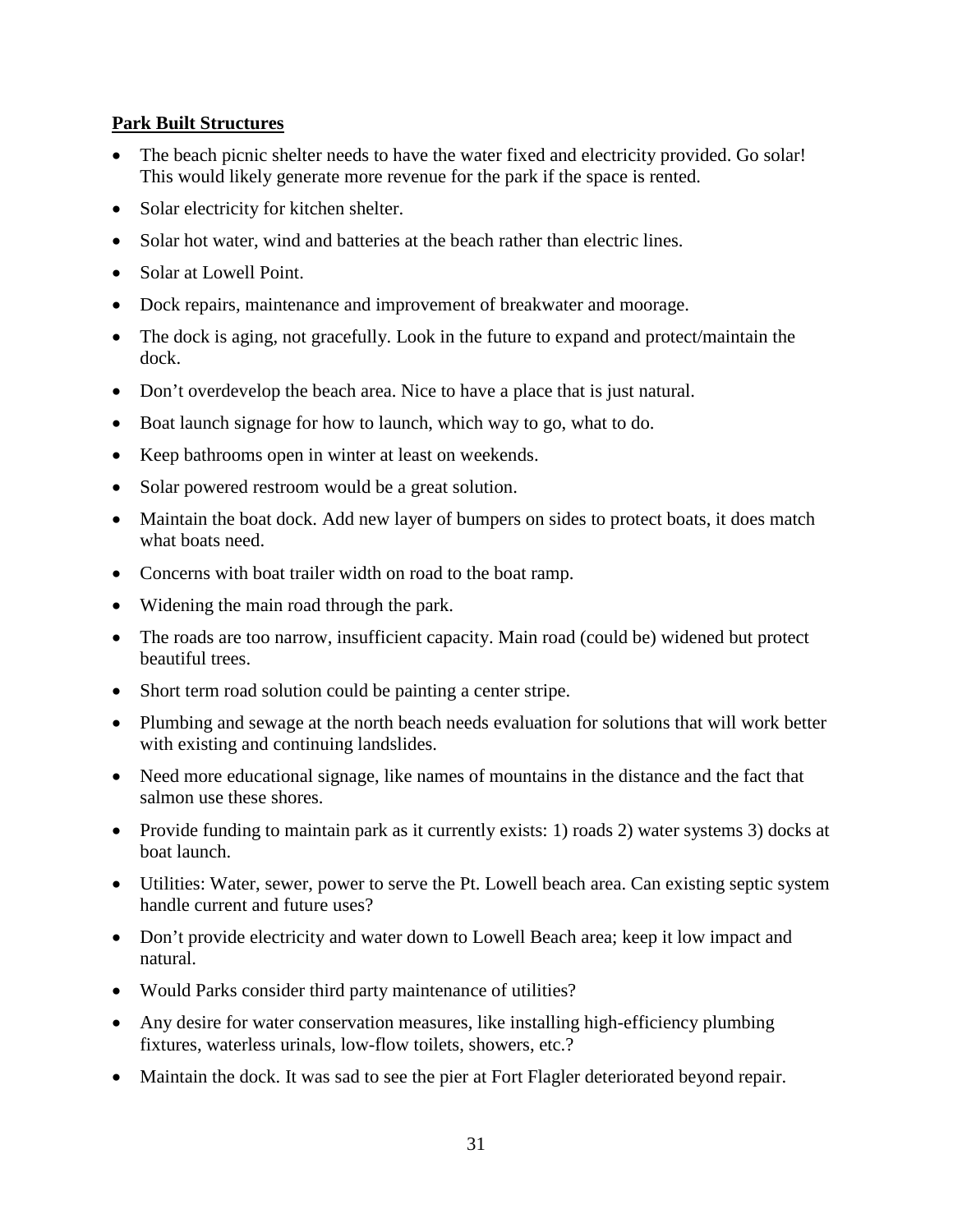- Much has been made of kite flying or Frisbee in the lagoon area. These are non-water dependent uses in a shoreline area that could be accommodated at Cama Beach to allow for the additional education and trail uses if an estuary is restored.
- If other properties are purchased, could think about providing a field in an appropriate location.
- If the area north of the beach picnic shelter and west of the bathrooms was moved, it can make a level play area and help to keep kids of sensitive areas and makes the shelter rental more attractive.
- The picnic shelter is great; make it even more user friendly for cooking.
- Need water to the south beach area.
- Consider adding the campground to the reservations system memorial day through Labor Day, perhaps for upper loop only.
- I love to come to the park for hiking, especially since I get a really good workout on the hills and what a beautiful reward to get to the beach. Consider expanding the trails so longer hikes can be done. At least I wouldn't have to drive to Chuckernut and burn fossil fuels.

#### **Park Programs**

- Outreach to schools so that information about coordinating their trip so better management of kids use.
- Love the ranger programs. We who live on the island come to them even when not camping.
- Expanding educational experiences.
- Encourage school groups to visit the park, particularly the forested area.
- Build an Educational Center down on the beach.
- Turn Camano State Park into an Education Center along the lines of Padilla Bay Education Center operated by Ecology.
- Shakespeare in the Park! They have this in the Seattle area, Greenlake, Redmond, Lynnwood, why not at Camano Island State Park? Seattle Shakespeare.org
- •

#### **Long Term Boundary**

- If possible, look at acquisitions that would disperse uses and allow for other picnicking.
- Great idea to expand the park boundaries. Annex cove waters behind Elger Bay Beach that are not buildable. Who owns it?
- Improve the trail from Cama to Camano by acquiring easements and land.
- Examine opportunity to expand park boundary through acquisition or conservation easements.
- Please explore any possible expansion possibilities for Camano Island State Parks.
- Check out the four parcels north of the office for possible expansion of the park.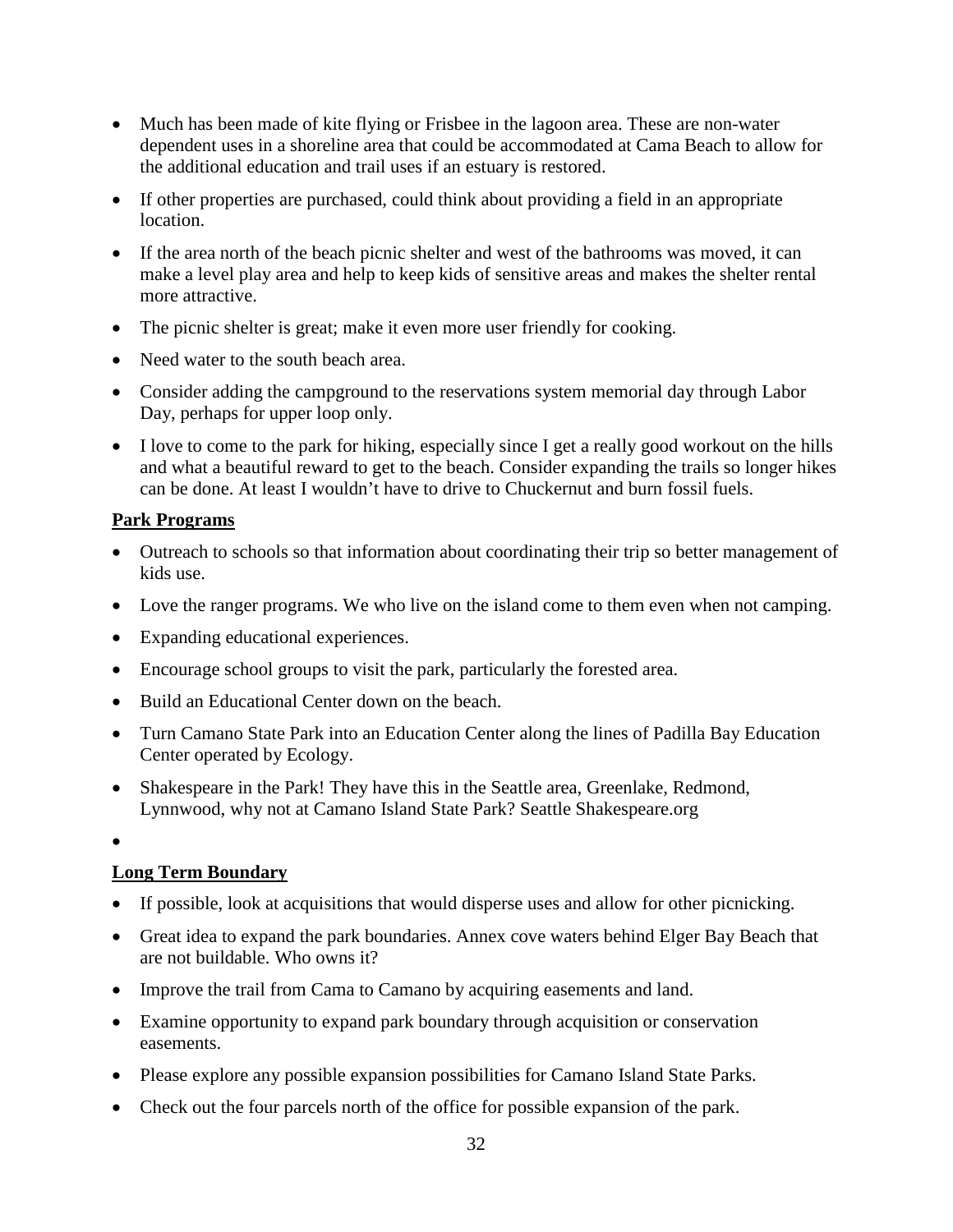• Consider acquiring the original Ranger's old house and thereby re-establish access to North Beach by the original park entrance road.

#### **Other/Ideas to Consider**

- Off leash dog area. There are no public off leash areas on Camano. The off leash areas at Shilshole and Green Lake are always well attended and kept natural (no trees removed) Also love the off leash area at Edmonds waterfront and so do the dogs. Volunteer parties maintain them.
- New income somewhere?
- Have specific hours of operation at the office.
- Offer great healthy snacks for sale or encourage campers to go to Cama for good food.
- What about sea level rise due to climate change?
- Include Climate scenarios into park planning.
- User groups (schools, scouts and other groups) aren't scheduling ahead of time and may overwhelm the beach area with too many people at one time.
- Concern with the impact of school groups on the beach without adequate (stewardship) education and supervision.

#### **Public Comments Received After Workshop via email or letters**

- The greed of government for expansion has long been out of control. Our parks are large enough now. They are hardly inundated with people as is and there is more than ample room for everyone to enjoy an outdoor experience in peace and quiet. Leave public lands alone. The public has enough on their hands as it is with all the taxes coming down on our heads to support more property acquisition and employees on the public payroll. Let the people tell you when they need more park land.
- Understand why people visit state parks. We chose to recreate through the natural environment and our heritage through interconnections with one another.
- Our access roads throughout the park are narrow especially in light of excessive speed. I would recommend that starting with the North Beach access, where it is and has been, that all asphalt roadway surfacing be removed and convert this area entirely to gravel. This maintains access to those facilities. Maintaining this access with natural materials and following the erosion with heavy equipment can be done until other properties along the shoreline directly to the north can be acquired. Our antiquated and poorly constructed primary water system has caused much lost revenue, lost staffing time, lost guest good will.
- Please get our Camano Island State Park (CISP) ready for the future by upgrading the water system and campground power system.
- Look at adding facilities for those who pedal, walk or paddle to the park. Consider accessed from our existing trail system. We have older restroom facilities including two that are unpowered, without lighting for safety. No amount of cleaning can remove the odor of rotting building. Restrooms should be a place of safety and openness.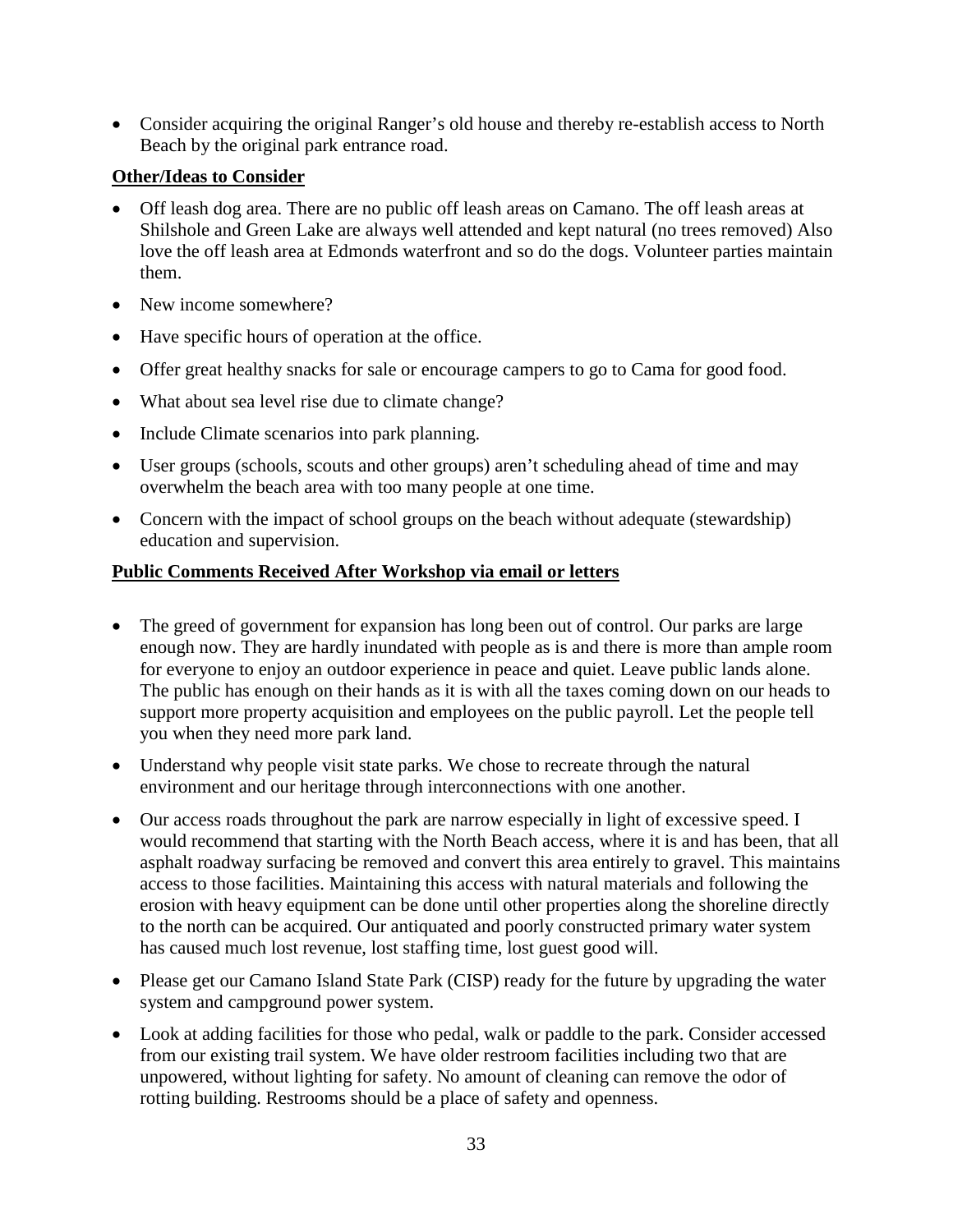- We have the best boat launch on the island. It requires tremendous effort to maintain.
- At the field level, we have leaned ever heavier on volunteer efforts to keep facilities that the public use open, maintained, and accessed; our trail system is just one example. Perhaps it is time for non-field level parks entities to seek out volunteer efforts from retired and willing professionals to help fill their gaps. If not, then send the projects back to the field level at the specific parks to let staffing there seek to find, with help from friends groups to assist in project planning, evaluation and development at cost levels that let the work move ahead.
- As an invited property owner, I want the properties between me and the park to become part of the park. However, I honestly don't believe that that is best for CISP and the parks mission. Shorelands and their contiguous connection to off shore sensitive areas responsible for most of the planets oxygen production is by far the most sensible acquisition to be made by CISP as an intentional buffer for and steward of nature and heritage. If CISP builds for a future intentionally inclusive of those not heard from at our first CAMP meeting, CISP will have a future. I hope to see that.
- Other important topics: forest management. What type of forest ware we seeking to build? Fuel load levels and their growth are very important to neighbors.
- Expand marine use possibilities, such as moorage facilities, boat rentals, training in boat operation, scuba clubs and schools needs.
- Broadening park use demographic may result in diversified and expanded use fee incomes.
- Staying engaged with education at all levels may bring research opportunities adding another ally in stewardship while helping to define how to best steward.
- Add septic holding tanks to the shower and toilet facilities
- Parking area needs study for more organized parking with trailers
- The 14 foot high shore berm could be realigned by a foot or two above sea level.
- Have more activities and more visitors served by more staff and volunteers.
- The boat launch is another important asset.
- Make the park come alive and attract more visitors and campers over all seasons by providing more education and entertainment. Recommend partnerships with non-profit organizations like the Center for Wooden Boats, Friends of Camano Island Parks, WSU Beach Watchers, and Stanwood Historic Society.
- Desire to see only the changes necessary to maintain the current access and uses.
- People do not want to see the loss of land in exchange for an estuary in the park area and they understand that the State Law (?) does not require the restoration of land to pre-European settlement era. They also question the cost-benefit of the consideration of such an idea.
- They (people) don't want to see an expansion of park boundaries because they understand that our State Parks system is taxed as it is to maintain the current land that we have.
- Consider including a comprehensive cost-benefit analysis of each of the alternatives.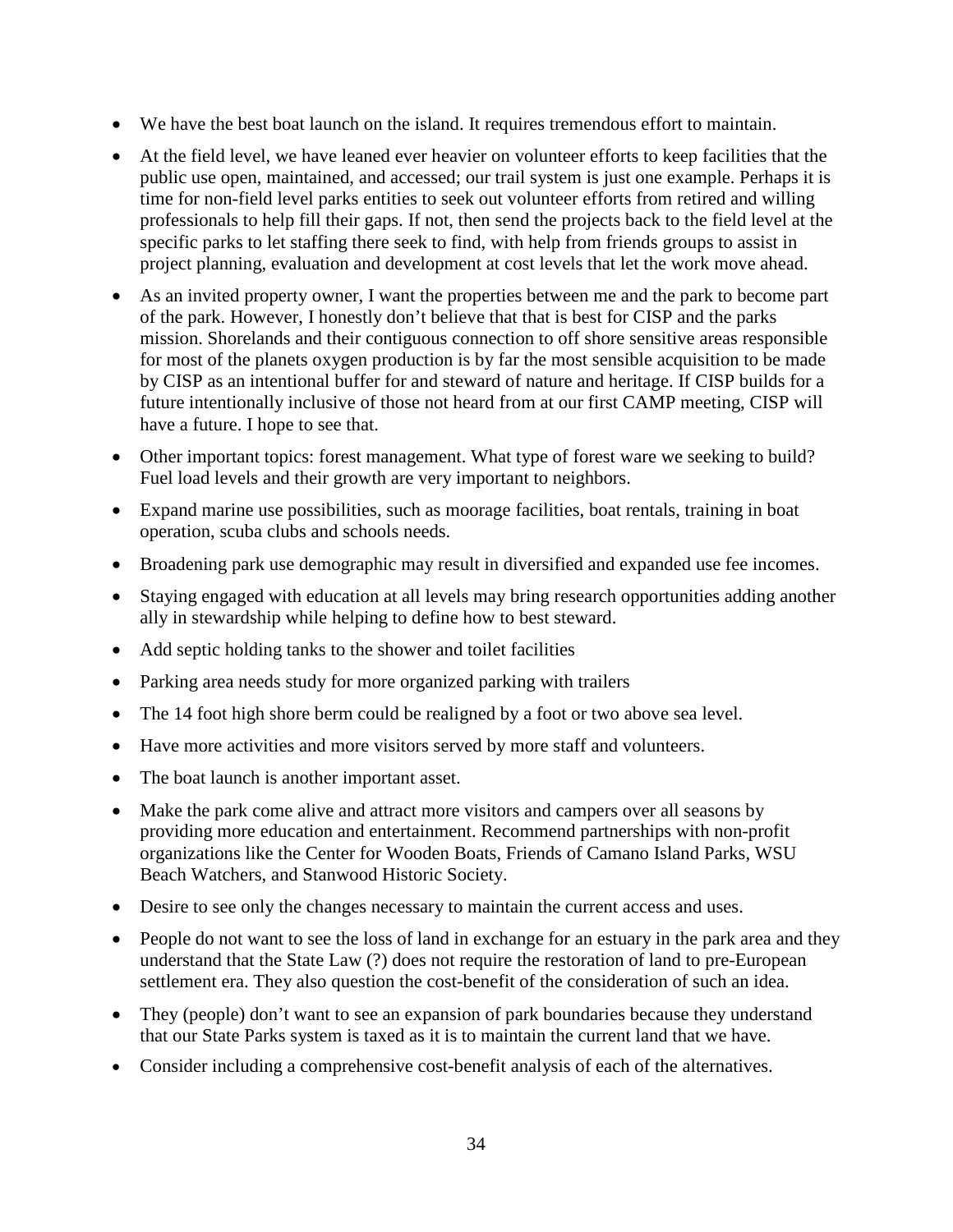## **Appendix D:**

## **Phase 2 Camano Island State Park CAMP Public Meeting Comments April 18, 2013- May 20, 2013**

#### **Public comments received:**

• "Recent research has shown that pocket estuaries are vital for survival of the juvenile Chinook salmon that pursue the life strategy of going into salt water sooner than those that rear in river margins or deltas. Apparently quite a large percentage of the Chinook population attempts this life strategy, and apparently all of them die if they cannot find a pocket estuary to enter after a brief migration through salt water. Thus restoration of the historic estuary with tidal inlet and salt marsh is very important for recovery of this Threatened species. As Watershed Steward of Washington Department of Fish and Wildlife I strongly advise and request that full restoration of the historic lagoon be accomplished. Recreation opportunities at the Camano Island State Park should adapt to fit in around the changes necessary to accomplish what is needed to restore ESA listed Endangered and Threatened species. Each pocket estuary counts and the one restorable at Camano State Park is an important one due to its location and size. Thank you for the opportunity to comment. I regret that I will be out of town on April  $18<sup>th</sup>$  and thus not able to participate in the public workshop. Please present my views at the workshop, and advocate that preventing extinction of salmon in our region is a high enough goal to justify us changing our recreational habits, if such is necessary for restoring vital estuarine functions."

> Doug Hennick, WDFW, Watershed Steward for the Snohomish, Stillaguamish, and Island County watersheds

- Long Term Boundary: "Being able to incorporate these 8 parcels as protection of our park boundaries to prevent the development of these properties would be great even if the park gets conservation easements. They can work with the Whidbey Camano Land Trust who has great success in this area."
- "Upgrade faculties: bathroom. Provide electrical hookups for RVs for year around use."
- "More cabins because they produce revenue."
- "Let off-leash Dog Park be taken up by the Island County Parks Department.
- "No disk golf, no open space for that.
- "Trails: There are plenty now any more would impact the natural landscape of the park. Bicycles in winter cause issues."
- "Still interested in the estuary project."
- "Still interested in more buffer acquisitions."
- "I would oppose the off-leash dog park idea. This should not be something that the state park should endorse due to potential issues of space."
- "Oppose Frisbee Golf due to the space issues and trampling of grassy area."
- "We need to be careful if considering additional trails in the park. Most if not all of the potential areas for creating trails have already been developed. Those trails require a lot of man power to build and maintain. If we find additional trails to create, we must first make sure that they don't destroy our areas for wildlife or create unstable land areas leading to erosion and eventual slides."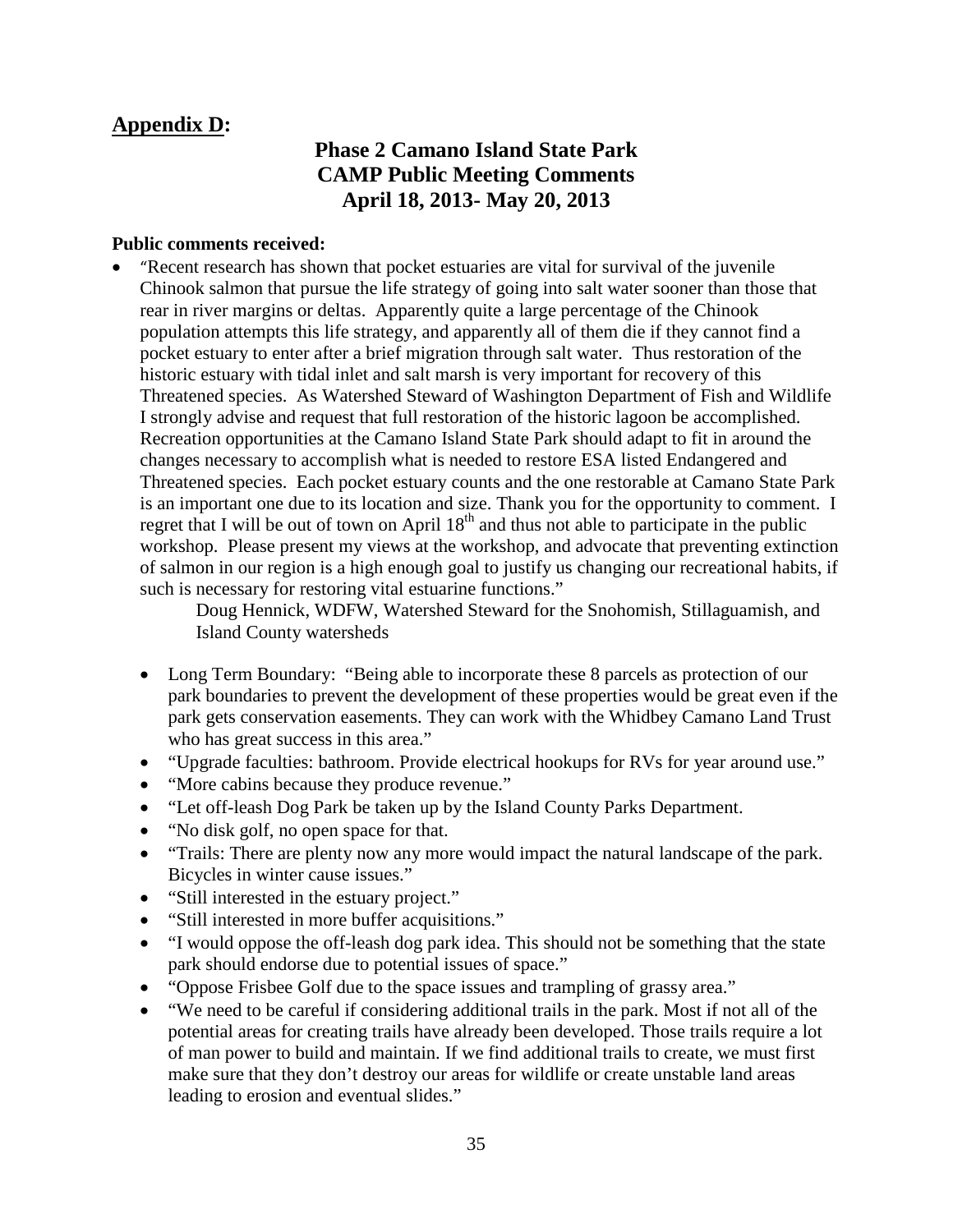- "Consider a Natural Forest areas classification system for the old growth sections of the forest. "
- "Frisbee Disc Golf: Oppose. Trampling down of land and destroying plantings."

#### **Public Comment after meeting received by email or mail:**

- I only go to the park to walk the nature trail, the trail along the cliff or occasionally the beach, although I've camped there in the past (before moving to Camano). I go there because it is natural, not because it is open space. I would definitely favor a nature oriented park. I think it would be a great resource for this area if you added enhancements for scuba diving such as an artificial preserve reef. Although I don't dive anymore because of age, I believe this is a wonderful way to foster appreciation of the natural world. Camano Island is very under developed for this sort of nature activity despite being an island. This is one thing you could do that would be unique and a great addition to our region and it is unlikely to ever be done by any other government agency. I would not favor any sporting type of development, such as play fields or golf courses. I recognize that Camano is short on this kind of resource, but I think these kinds of open space facilities should be developed by the county and not by the state. The same is true for off-leash dog parks. Please don't waste this beautiful and extraordinary natural area on a common dog exercise park. I've always thought that Camano State Park is pretty well balanced between nature and development. If anything, it is a little over developed for my taste, but nothing like some state parks I've stayed at which seem nothing more than RV parks. I think state parks play an important role in our community by giving people a semi-wilderness experience. For some, this may be their only wilderness experience and for others it may inspiration to seek out true wilderness. I hope you take this role to heart in your planning and don't over-develop the Camano state parks. Please let the counties and cities keep that role.
- LTB property owner: I have thought about your letter every day since receiving it, and have been very excited by the prospects. The map especially was illuminating. I knew I supposedly bordered the park, but didn't know how right in the middle of a possible park expansion the land was. Maybe as a last ditch, selling it to TNC, Audubon Society or some group like that. I am open to the idea of having the land ultimately becoming part of the park.
- Safe guarding the preserves of nature we steward is par and realizing and planning for the needs of people of all ages within those surroundings because people do not leave their needs at the entry gate is also part. The park needs water, RV hook-ups, more cabins and staff to maintain and replace what is aging and staff as ambassadors to people for whom this preserve of living things is new and interaction with is unknown. The park needs freedom to try, because to not even try is already failure.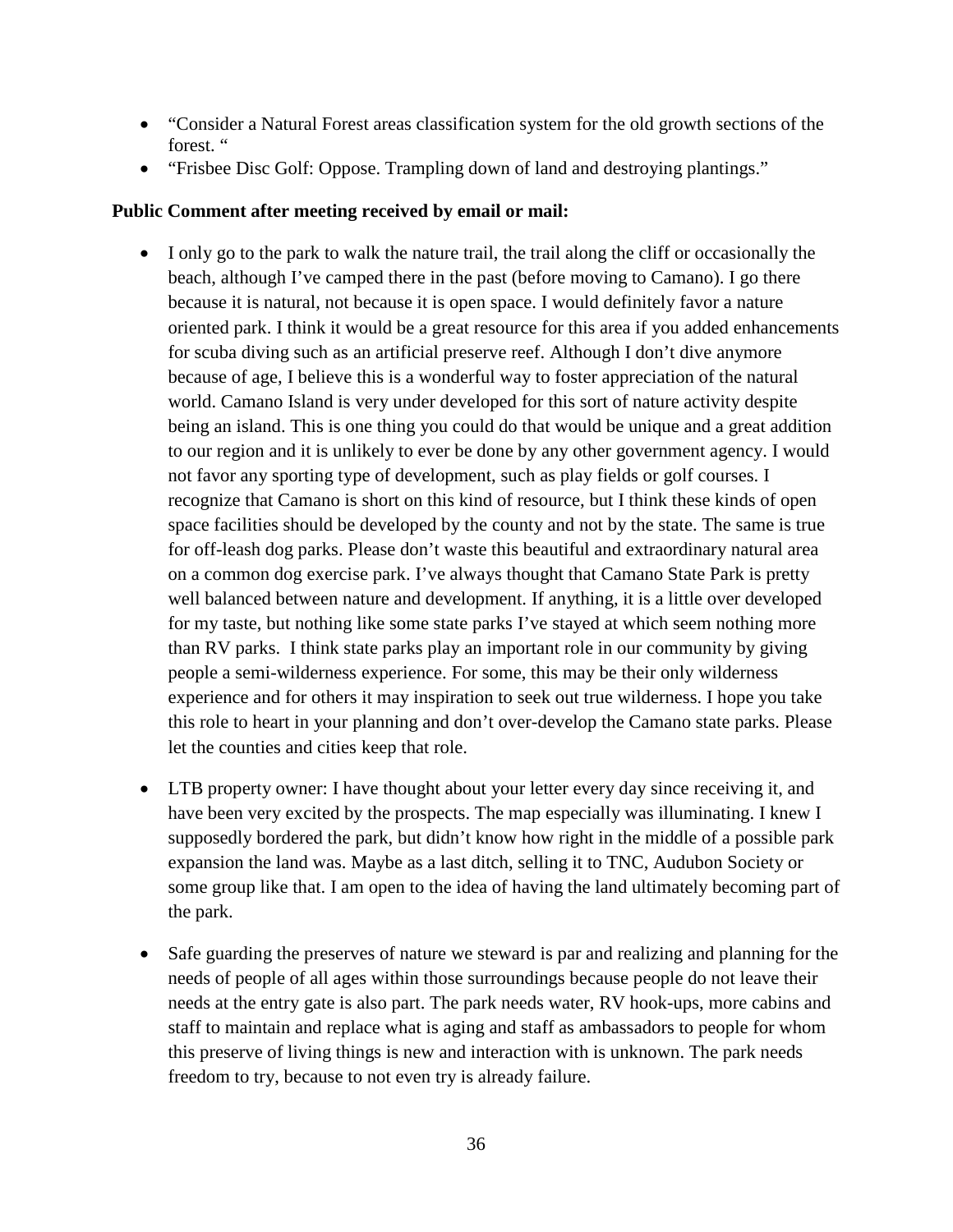- I support the Natural/Cultural Resource Protection emphasis alternative except where noted below. Recreation, though important to the future of the park, should be a secondary priority to natural and cultural resource protection. Development of a high quality park interpretive/environmental center should be pursued. I support the Natural/Cultural Resource Protection emphasis alternative. Do not expand current existing campground areas for additional standard and utility campsites or cabins and expand this use to new properties only if they do not impact the natural character of the park. Do not bring playground equipment into the park. Do not open any of the trails for equestrian use. Development of a marine park for scuba diving would be an appropriate and acceptable expansion for recreational use of the park. What is important is establishing a safe area for scuba divers that are protected from motorized boat traffic. Installation of mooring buoys should be considered only if they will receive regular inspection and maintenance. The risk of mooring failure is inevitable without regular inspection and maintenance. Noxious weed control is essential if the historical natural character of the park is to be maintained. A noxious weed management plan should be developed and the full spectrum of IPM techniques should be used in control efforts. Interpretive programming for cultural resources should be fully integrated into the interpretive and environmental center. Development of a Frisbee Disc Golf course is way out of character for this park and should not be considered. Berms and breakwater should not be constructed to protect the beach from tidal influences.
- It's not the responsibility of tax payers to provide off leash dog areas, Frisbee golf course or scuba diving enhancements, playground equipment, etc. I go to the park to walk the trails and enjoy the peace and quiet and wildlife. My friends who camp there do so for similar reasons. All the developments and entertainments are available elsewhere, what is not is the natural beauty of the park. It is irreplaceable. Providing open space and habitat for plants and animals should be the priority of state parks, and preserving the large trees. If there is any money left after doing this, it should be spent on expanding the boundaries, since population is increasing but land is not
- Because of the close proximity to Cama Beach State Park, there is the opportunity to maximize the strong points of both parks. Camano Island SP has several limitations because of its geology, but these same limitations provide a defining role. The feeder bluffs that make access to the beach challenging, also provide an important defining opportunity to preserve, and perhaps restore a relic spit/lagoon area and to emphasize the natural, natural forest and resource recreation aspects of the park. There is very little room for further development on the current property Cama Beach State Park already has a strong historic and prehistoric human footprint that encourages an emphasis on the higher intensity use as designated for Recreational areas, especially in the lower portions of Cama.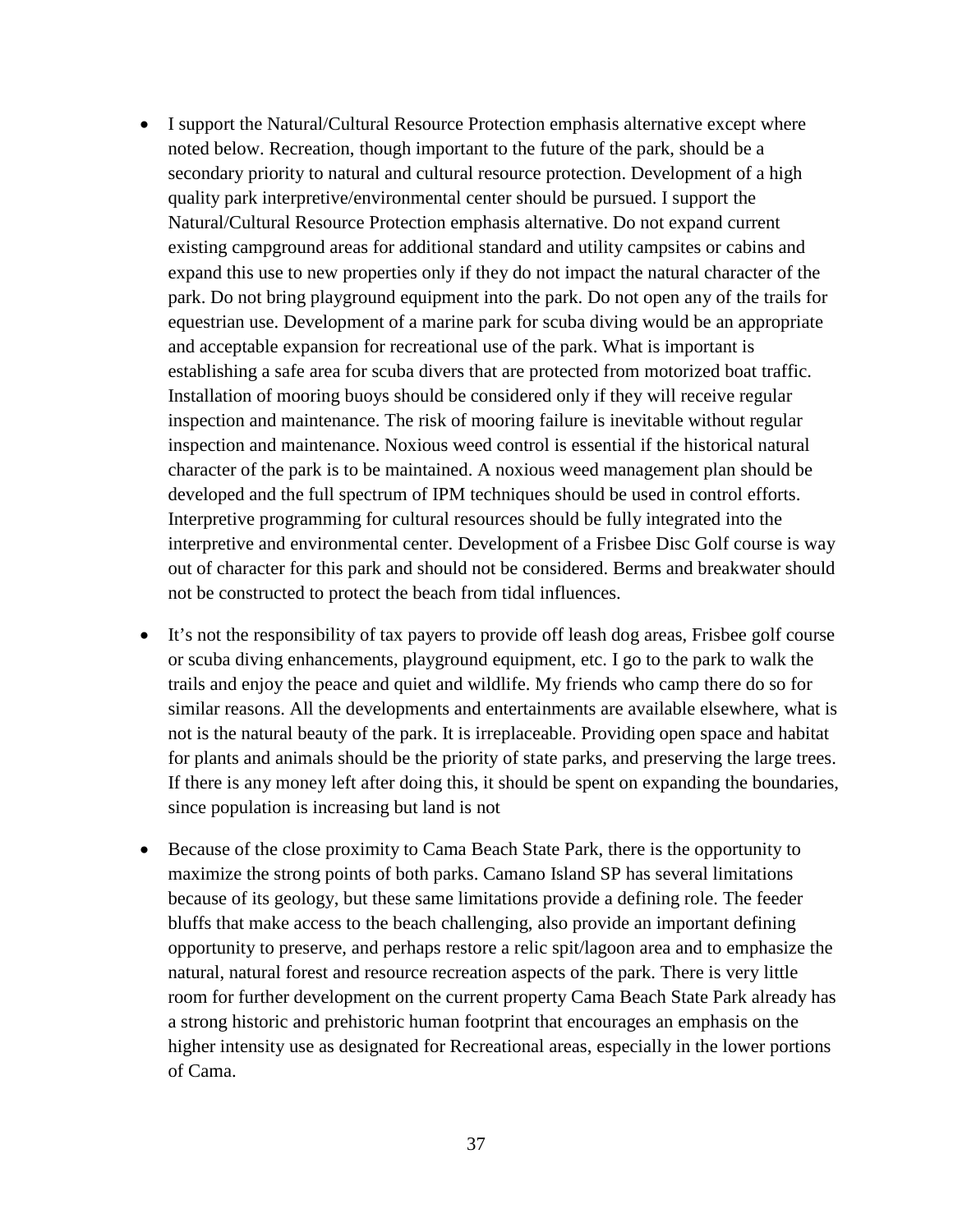#### **Commenting specifically on the April 2013 Draft Management Plan Table (April 2013 Draft):**

- Page 1- I support the Natural/Cultural Protection Emphasis. However, I also support a feasibility analysis re a possible alternative to beach access in case of a landslide situation.
- Page 2- Again, I favor a Natural/Cultural Protection Emphasis, but would support further exploration of possible development for LTB properties.
- Page 3- I generally favor the Natural/Cultural Protection emphasis, but think that it would be useful to look into adding electrical hook- ups for a portion of the campsites. I seriously question whether CISP is a good location to develop a scuba diving emphasis because of strong tides and their need for shower facilities, etc. It seems that Cama Beach could possibly be a better location. The waters are more sheltered, and there might be room in the large boathouse facility for the needs of the scuba divers. I strongly oppose any bike/horse use of trails, unless they are in a separate area, and there is participation by the biking/horse community in maintenance of those trails. The bulk of current trail maintenance is by volunteers from the walking/hiking community and the bikes/horses are really incompatible!
- Page 4- I strongly support the addition of appropriate property for CISP when there is an opportunity. As much as I would love to see a robust interpretive center and program, because of the constraints of the site, I favor keeping interpretive plans for CISP modest. Again, the more developed aspect of Cama might lend itself to an interruptive center for both parks. I like the idea of adding CISP to the reservation system. That would allow everyone to plan better. CISP is a long way off the beaten track for a family to drive that far, and then discover it is full!

The result has been public camping spilling over onto private beach areas. I would also like to see a reservation system applied to the boat launch facility. If there was a known limit on boat launches for any particular day that would go a long way toward relieving the major conflict between the needs of the boat launching and boat trailer parking public, and the inherent limitations of the site.

• As the boats, trailers, and trucks get larger, traffic and parking begin to overwhelm the natural resources! A permit lottery system, such as used for major river trips such as the Colorado River through the Grand Canyon and the Rogue River, might be applied on the prime days, such as the opening of crabbing.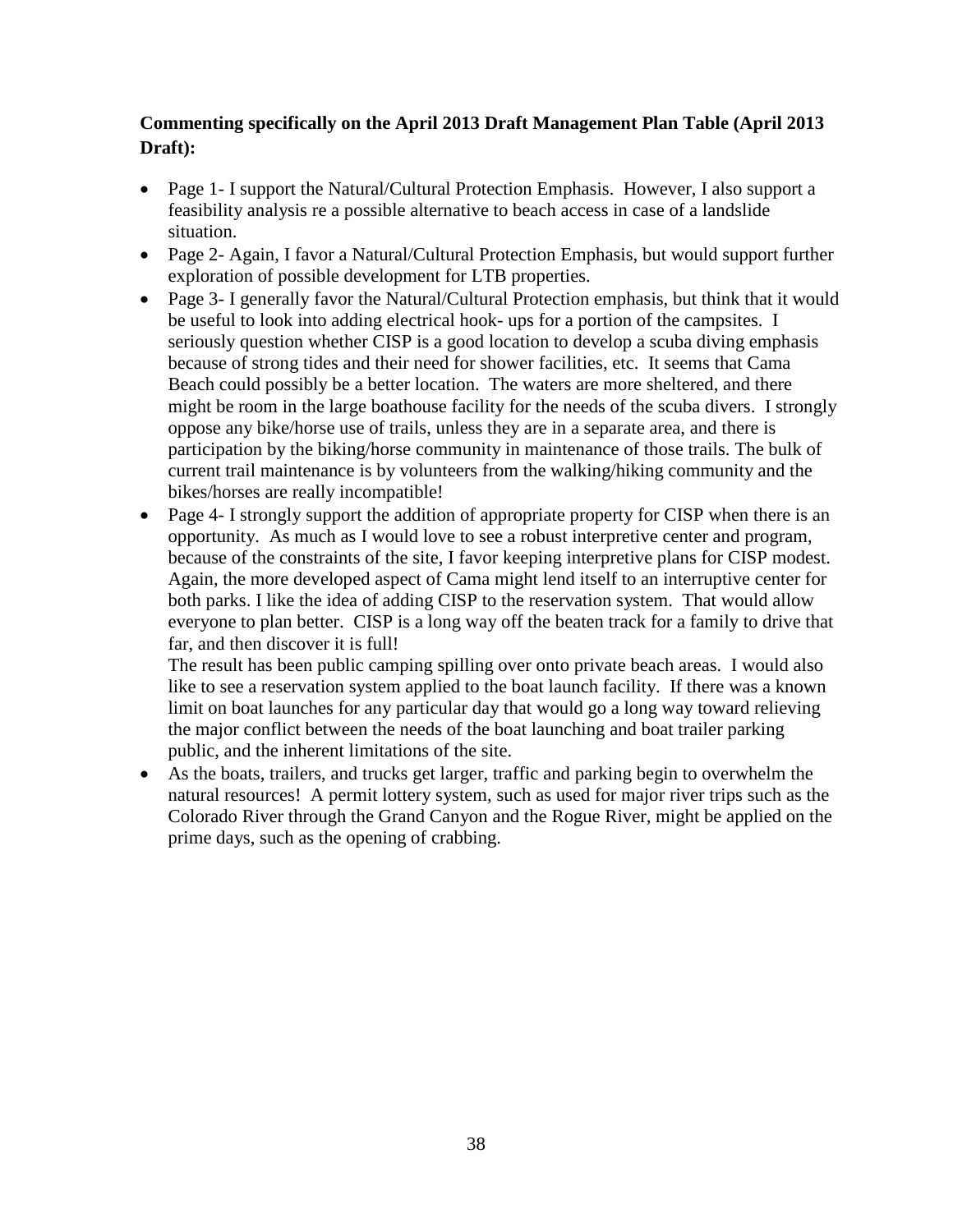## **Appendix E:**

## **Phase 3- Camano Island State Park Preliminary Recommendations Report Public Comments August 2013**

#### **Summary of public comments received:**

- 1. Washington Scuba Alliance (WSA) is still very interested in putting in an artificial reef at Camano Island State Park. I have been assured that the current at the park is a non-issue and we will be doing some site surveys soon. WSA will design, do site surveys, do the permitting and work with State Parks in getting the necessary funding to make it a reality. Both teams will work closely to ensure that scuba divers will be able to use the site safely and be a draw for tourists from around the world to the park.- Jim Trask, President Washington Scuba Alliance
- 2. I neither support nor oppose the creation of an estuary at Lowell Point but don't agree that the report accurately reflect comments made against the creation or rebuilding of an estuary and the report indicates strong public support for expanding the park. I think this is a biased report because public feedback doesn't reflect this. You should have considered the possible changes to Camano Island State Park and Cama Beach State Park at the same time as a singular large state park and this is a flawed process. I did not hear at any of the meetings nor see in subsequent comments the concern that any and all changes to the park should be ADA complaint (sic). This expectation should be clearly mentioned in the report recommendations and not just taken for granted. I think the interests of the "fishing and boating" communities were not adequately reflected in the report or the recommendations. For example, the boat ramp needs to be wider to accommodate two boat trailers at the same time and vehicle and trailer parking is very limited near the boat ramp. An L shaped north dock or breakwater which extends another 50 to 75 feet into the Sound would largely eliminate this problem. This most likely is less expensive than buying land and expanding the park and would expand usage and enjoyment of the park.
	- Gerald Betts
- 3. Page 13-14 discusses the north day-use area and the fact that one land of the access road has already been lost due to slide movement. Uphill of that portion of the road is a drainage ditch lined with a metal half culvert that appeared to me that the bottom of the metal culvert has rusted through and may be contributing water to the slide area. – Barbara Brock
- 4. Protection of Natural Resources: Continue to work toward managing the impact of large groups on the fragile shorelines, whether clamming or school groups, is very important. I was pleased to see the management policy of retreat, rather than construction in addressing the unstable marine feeder bluffs. Water Access and Water Area Development: I was pleased to see support for accessing

the feasibility of constructing habitat features within the Lowell Point beach area for fisheries habitat enhancement and public education. I continue to question the idea of